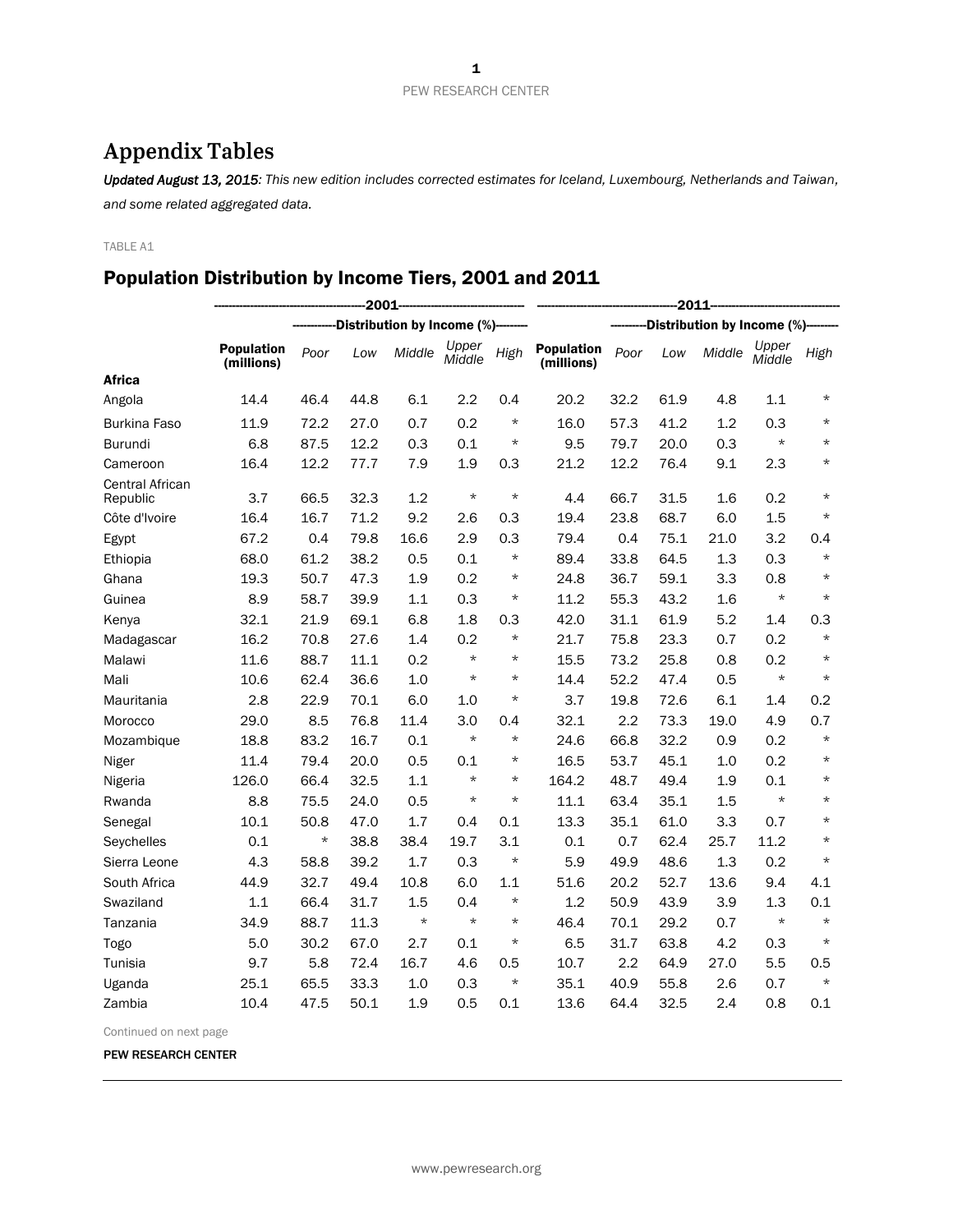TABLE A1 (continued)

# Population Distribution by Income Tiers, 2001 and 2011

|                                 |                                 | $-2011$ |      |                               |                 |          |                                 |                              |      |        |                 |         |  |
|---------------------------------|---------------------------------|---------|------|-------------------------------|-----------------|----------|---------------------------------|------------------------------|------|--------|-----------------|---------|--|
|                                 |                                 |         |      | Distribution by Income (%)--- |                 |          |                                 | Distribution by Income (%)-- |      |        |                 |         |  |
|                                 | <b>Population</b><br>(millions) | Poor    | Low  | Middle                        | Upper<br>Middle | High     | <b>Population</b><br>(millions) | Poor                         | Low  | Middle | Upper<br>Middle | High    |  |
| <b>Asia &amp; South Pacific</b> |                                 |         |      |                               |                 |          |                                 |                              |      |        |                 |         |  |
| Armenia                         | 3.1                             | 23.3    | 73.2 | 2.8                           | 0.6             | 0.1      | 3.0                             | 3.1                          | 89.4 | 6.2    | 1.1             | 0.1     |  |
| Australia                       | 19.4                            | 0.8     | 2.4  | 13.1                          | 49.8            | 33.9     | 22.3                            | 0.5                          | 1.1  | 5.9    | 42.5            | 50.1    |  |
| Bangladesh                      | 134.7                           | 55.2    | 43.7 | 1.0                           | 0.2             | $^\star$ | 152.9                           | 39.1                         | 59.3 | 1.4    | 0.3             | $\star$ |  |
| <b>Bhutan</b>                   | 0.6                             | 33.4    | 59.6 | 5.2                           | 1.5             | 0.3      | 0.7                             | 1.0                          | 68.6 | 23.2   | 6.4             | 0.9     |  |
| Cambodia                        | 12.5                            | 41.8    | 55.3 | 2.2                           | 0.6             | 0.1      | 14.6                            | 13.5                         | 80.3 | 4.9    | 1.1             | 0.1     |  |
| China <sup>1</sup>              | 1,271.9                         | 40.7    | 56.5 | 2.5                           | 0.3             | $\star$  | 1,344.1                         | 12.0                         | 65.6 | 17.5   | 4.4             | 0.5     |  |
| Fiji                            | 0.8                             | 26.7    | 62.1 | 8.6                           | 2.6             | $^\star$ | 0.9                             | 4.0                          | 75.0 | 16.0   | 4.3             | 0.7     |  |
| Georgia                         | 4.4                             | 23.2    | 70.5 | 5.0                           | 1.1             | 0.2      | 4.5                             | 19.8                         | 69.2 | 8.8    | 2.2             | $\star$ |  |
| India                           | 1,059.5                         | 35.4    | 62.9 | 1.4                           | 0.3             | $^\star$ | 1,221.2                         | 19.8                         | 76.9 | 2.6    | 0.6             | 0.1     |  |
| Indonesia                       | 212.0                           | 48.7    | 50.5 | 0.6                           | 0.1             | $^\star$ | 243.8                           | 18.1                         | 75.9 | 5.3    | 0.7             | $\star$ |  |
| Iran                            | 66.9                            | 1.8     | 55.2 | 28.4                          | 12.4            | 2.1      | 75.4                            | 1.6                          | 62.7 | 27.2   | 7.6             | 0.9     |  |
| Israel                          | 6.4                             | 0.2     | 13.0 | 25.7                          | 40.6            | 20.5     | 7.8                             | 0.4                          | 15.0 | 22.1   | 41.0            | 21.5    |  |
| Jordan                          | 4.9                             | 0.1     | 52.4 | 33.4                          | 12.3            | 1.8      | 6.2                             | $^\star$                     | 36.4 | 43.1   | 18.1            | 2.4     |  |
| Kazakhstan                      | 14.9                            | 18.3    | 72.2 | 7.6                           | 1.8             | 0.2      | 16.6                            | 0.1                          | 61.8 | 31.9   | 5.9             | 0.3     |  |
| Kyrgyzstan                      | 4.9                             | 42.0    | 57.2 | 0.8                           | $\star$         | $\star$  | 5.5                             | 7.4                          | 83.5 | 7.8    | 1.4             | $\star$ |  |
| Laos                            | 5.5                             | 35.9    | 62.3 | 1.5                           | 0.3             | $\star$  | 6.5                             | 26.5                         | 70.0 | 2.8    | 0.6             | 0.1     |  |
| Malaysia                        | 23.9                            | 1.1     | 56.0 | 28.4                          | 12.4            | 2.1      | 28.8                            | $^\star$                     | 32.0 | 31.1   | 28.5            | 8.4     |  |
| Nepal                           | 23.7                            | 51.0    | 46.6 | 1.9                           | 0.5             | $\star$  | 27.2                            | 21.7                         | 74.8 | 3.1    | 0.3             | $\star$ |  |
| Pakistan                        | 146.9                           | 33.3    | 65.2 | 1.1                           | 0.3             | $^\star$ | 176.2                           | 18.1                         | 79.5 | 2.0    | 0.4             | $\star$ |  |
| Philippines                     | 79.3                            | 19.3    | 67.8 | 9.4                           | 3.0             | 0.5      | 95.1                            | 14.2                         | 72.0 | 10.4   | 3.2             | 0.2     |  |
| Sri Lanka                       | 18.8                            | 12.5    | 78.1 | 7.2                           | 1.8             | 0.3      | 20.9                            | 1.2                          | 79.6 | 15.3   | 3.4             | 0.5     |  |
| Taiwan                          | 22.4                            | $\star$ | 0.4  | 6.8                           | 57.9            | 34.9     | 23.2                            | $^\star$                     | 0.7  | 8.7    | 56.8            | 33.8    |  |
| Tajikistan                      | 6.3                             | 72.0    | 28.0 | $\star$                       | $\star$         | $\star$  | 7.8                             | 27.1                         | 71.1 | 1.8    | $\star$         | $\star$ |  |
| Thailand                        | 63.1                            | 2.7     | 72.6 | 17.8                          | 6.2             | 0.8      | 66.6                            | 0.3                          | 58.1 | 28.9   | 11.4            | 1.3     |  |
| Timor-Leste                     | 0.9                             | 81.1    | 18.4 | 0.4                           | $\star$         | $\star$  | 1.1                             | 76.6                         | 23.0 | 0.4    | $\star$         | $\star$ |  |
| Turkey                          | 64.1                            | 4.0     | 68.1 | 20.9                          | 6.1             | 1.0      | 73.1                            | 1.9                          | 46.4 | 35.3   | 14.5            | 1.9     |  |
| Vietnam                         | 78.6                            | 45.4    | 52.2 | 2.1                           | 0.3             | $^\star$ | 87.8                            | 16.1                         | 77.7 | 5.2    | 1.0             | $\star$ |  |
| Yemen                           | 18.0                            | 4.3     | 80.7 | 12.8                          | 2.2             | $\star$  | 23.3                            | 8.1                          | 83.0 | 7.2    | 1.5             | 0.2     |  |

Continued on next page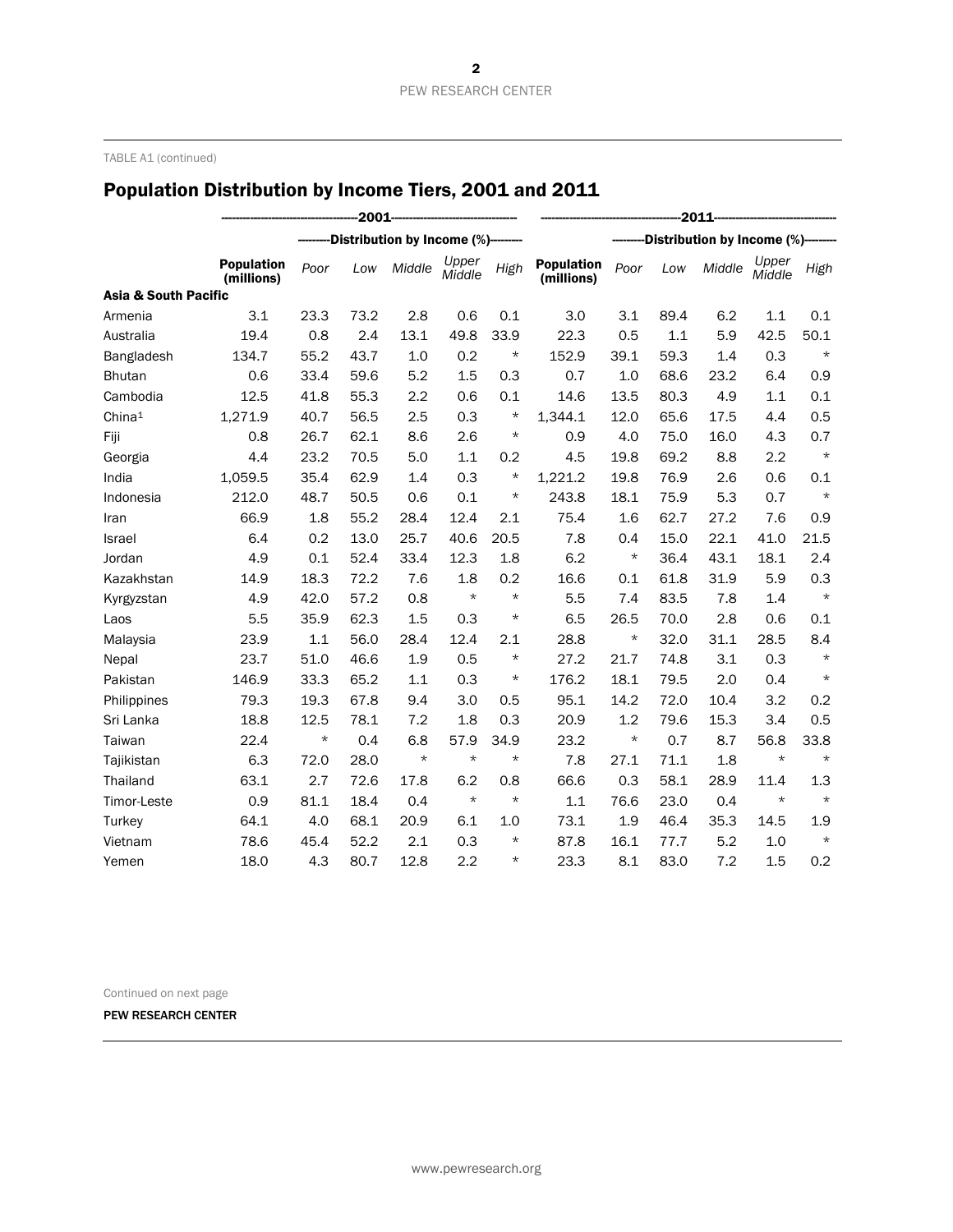TABLE A1 (continued)

# Population Distribution by Income Tiers, 2001 and 2011

|                                       |                                 | 2011     |      |                              |                 |                             |                                 |          |      |        |                 |         |
|---------------------------------------|---------------------------------|----------|------|------------------------------|-----------------|-----------------------------|---------------------------------|----------|------|--------|-----------------|---------|
|                                       |                                 |          |      | -Distribution by Income (%)- |                 | Distribution by Income (%)- |                                 |          |      |        |                 |         |
|                                       | <b>Population</b><br>(millions) | Poor     | Low  | Middle                       | Upper<br>Middle | High                        | <b>Population</b><br>(millions) | Poor     | Low  | Middle | Upper<br>Middle | High    |
| <b>Central America</b><br>& Caribbean |                                 |          |      |                              |                 |                             |                                 |          |      |        |                 |         |
| Costa Rica                            | 4.0                             | 7.7      | 48.9 | 25.6                         | 14.2            | 3.6                         | 4.7                             | 3.6      | 39.9 | 30.0   | 19.9            | 6.7     |
| Dominican<br>Republic                 | 8.8                             | 4.6      | 53.8 | 25.1                         | 12.9            | 3.6                         | 10.1                            | 2.9      | 56.3 | 26.0   | 12.1            | 2.7     |
| El Salvador                           | 6.0                             | 17.7     | 54.7 | 18.0                         | 8.3             | 1.4                         | 6.3                             | 11.6     | 62.3 | 18.1   | 6.8             | 1.3     |
| Guatemala                             | 11.5                            | 10.5     | 61.2 | 18.3                         | 7.6             | 2.4                         | 14.7                            | 11.9     | 57.1 | 19.1   | 9.1             | 2.7     |
| Honduras                              | 6.4                             | 20.9     | 56.4 | 15.3                         | 6.1             | 1.3                         | 7.8                             | 20.1     | 50.8 | 17.8   | 9.4             | 1.8     |
| Nicaragua                             | 5.2                             | 20.1     | 70.8 | 7.0                          | 1.8             | 0.3                         | 5.9                             | 11.2     | 74.9 | 10.8   | 2.9             | 0.2     |
| Panama                                | 3.1                             | 17.0     | 46.8 | 20.7                         | 12.0            | 3.5                         | 3.7                             | 7.0      | 47.4 | 26.3   | 15.2            | 4.0     |
| <b>Eastern Europe</b>                 |                                 |          |      |                              |                 |                             |                                 |          |      |        |                 |         |
| Albania                               | 3.1                             | 9.2      | 86.9 | 3.8                          | $\star$         | $\star$                     | 2.8                             | 1.8      | 84.6 | 11.2   | 2.1             | 0.3     |
| <b>Belarus</b>                        | 9.9                             | 1.4      | 73.6 | 21.5                         | 3.6             | $\star$                     | 9.5                             | 0.1      | 18.0 | 53.4   | 27.7            | 0.9     |
| Bosnia and                            |                                 |          |      |                              |                 |                             |                                 |          |      |        |                 |         |
| Herzegovina                           | 3.9                             | 0.2      | 32.4 | 51.8                         | 15.0            | 0.7                         | 3.8                             | 0.1      | 24.8 | 39.0   | 31.5            | 4.7     |
| <b>Bulgaria</b>                       | 8.0                             | 3.9      | 62.0 | 28.2                         | 5.7             | 0.2                         | 7.3                             | $^\star$ | 41.5 | 48.1   | 10.3            | 0.1     |
| Croatia                               | 4.4                             | 0.1      | 24.8 | 47.9                         | 25.1            | 2.1                         | 4.3                             | 0.1      | 4.3  | 33.2   | 53.0            | 9.4     |
| <b>Czech Republic</b>                 | 10.2                            | $^\star$ | 7.2  | 40.6                         | 46.5            | 5.6                         | 10.5                            | $^\star$ | 3.5  | 18.8   | 65.4            | 12.2    |
| Estonia                               | 1.4                             | 1.4      | 41.2 | 38.0                         | 17.1            | 2.4                         | 1.3                             | 0.7      | 11.7 | 35.1   | 43.9            | 8.6     |
| Hungary                               | 10.2                            | 0.2      | 30.4 | 53.7                         | 15.1            | 0.6                         | 10.0                            | 0.1      | 15.2 | 47.1   | 35.4            | 2.1     |
| Latvia                                | 2.3                             | $\star$  | 53.9 | 35.3                         | 9.7             | 1.1                         | 2.1                             | 1.5      | 26.2 | 45.4   | 24.2            | 2.7     |
| Lithuania                             | 3.5                             | 0.9      | 62.8 | 29.7                         | 6.5             | 0.1                         | 3.0                             | 0.3      | 35.1 | 40.8   | 21.4            | 2.3     |
| Macedonia                             | 2.1                             | 9.5      | 77.6 | 11.2                         | 1.7             | $^\star$                    | 2.1                             | 4.9      | 58.7 | 24.7   | 10.7            | 1.1     |
| Moldova                               | 3.6                             | 31.3     | 65.0 | 3.0                          | 0.7             | $\star$                     | 3.6                             | 0.5      | 67.4 | 26.0   | 5.9             | 0.1     |
| Montenegro                            | 0.6                             | 0.2      | 48.6 | 40.8                         | 10.2            | 0.3                         | 0.6                             | $^\star$ | 33.0 | 49.6   | 16.8            | 0.6     |
| Poland                                | 38.2                            | 0.2      | 45.7 | 40.7                         | 12.5            | 0.9                         | 38.5                            | 0.1      | 30.0 | 46.2   | 21.6            | 2.1     |
| Romania                               | 22.1                            | 7.1      | 86.7 | 5.7                          | 0.5             | $^\star$                    | 20.1                            | 0.9      | 71.8 | 25.5   | 1.8             | $\star$ |
| Russia                                | 146.0                           | 1.6      | 60.0 | 28.0                         | 9.3             | 1.1                         | 143.0                           | $\star$  | 19.2 | 37.1   | 35.6            | 8.1     |
| Serbia                                | 7.5                             | 0.4      | 43.1 | 43.1                         | 12.5            | 1.0                         | 7.2                             | 0.3      | 42.4 | 45.1   | 12.0            | 0.2     |
| Slovakia                              | 5.4                             | 0.3      | 47.9 | 43.1                         | 8.1             | 0.6                         | 5.4                             | 0.1      | 20.7 | 59.3   | 19.0            | 0.9     |
| Slovenia                              | 2.0                             | 0.1      | 2.3  | 18.6                         | 71.4            | 7.6                         | 2.1                             | 0.3      | 3.0  | 15.2   | 70.8            | 10.6    |
| Ukraine                               | 48.7                            | 3.2      | 88.4 | 7.8                          | 0.6             | $\star$                     | 45.7                            | 0.1      | 40.5 | 49.3   | 10.2            | $\star$ |

Continued on next page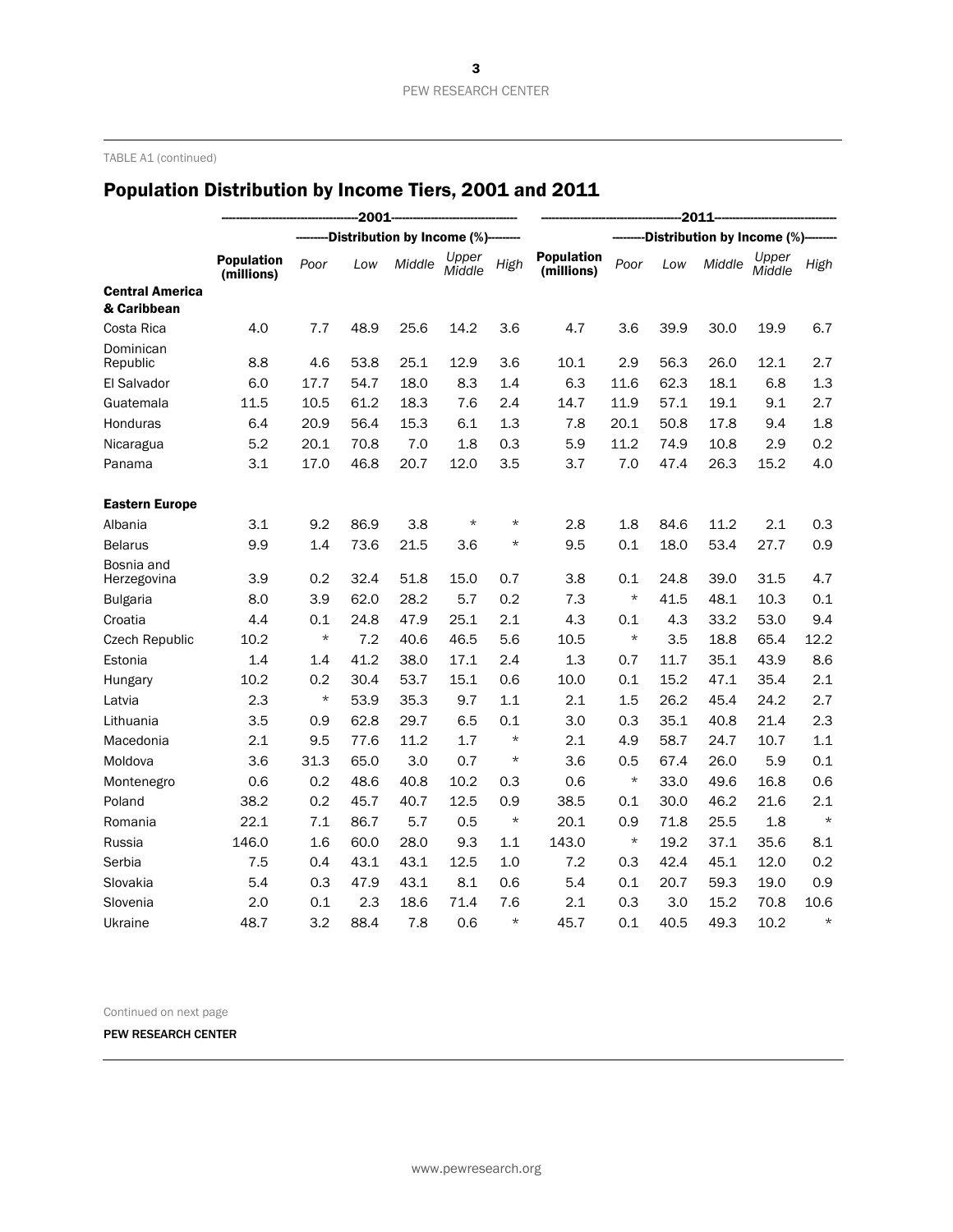TABLE A1 (continued)

### Population Distribution by Income Tiers, 2001 and 2011

|                       |                                 | $-2011-$ |      |                                    |                 |      |                                    |          |      |        |                 |         |
|-----------------------|---------------------------------|----------|------|------------------------------------|-----------------|------|------------------------------------|----------|------|--------|-----------------|---------|
|                       |                                 |          |      | Distribution by Income (%)-------- |                 |      | Distribution by Income (%)-------- |          |      |        |                 |         |
|                       | <b>Population</b><br>(millions) | Poor     | Low  | Middle                             | Upper<br>Middle | High | <b>Population</b><br>(millions)    | Poor     | Low  | Middle | Upper<br>Middle | High    |
| <b>Western Europe</b> |                                 |          |      |                                    |                 |      |                                    |          |      |        |                 |         |
| Denmark               | 5.4                             | 0.1      | 0.2  | 1.5                                | 32.5            | 65.8 | 5.6                                | 0.3      | 0.4  | 1.4    | 25.1            | 72.8    |
| Finland               | 5.2                             | $^\star$ | 0.4  | 5.3                                | 51.4            | 42.8 | 5.4                                | 0.1      | 0.3  | 3.1    | 40.1            | 56.5    |
| France                | 61.4                            | 0.1      | 0.9  | 14.2                               | 57.5            | 27.3 | 65.3                               | 0.2      | 1.4  | 9.2    | 51.3            | 37.9    |
| Germany               | 82.3                            | $^\star$ | 0.6  | 3.7                                | 37.2            | 58.4 | 81.8                               | 0.1      | 0.4  | 4.6    | 35.4            | 59.5    |
| Greece                | 11.0                            | 0.5      | 9.4  | 29.6                               | 49.8            | 10.8 | 11.1                               | 1.0      | 4.0  | 16.9   | 54.9            | 23.2    |
| Iceland               | 0.3                             | 0.1      | 0.4  | 3.1                                | 41.1            | 55.4 | 0.3                                | 0.2      | 0.6  | 2.8    | 36.2            | 60.3    |
| Ireland               | 3.9                             | 0.1      | 1.7  | 17.0                               | 60.0            | 21.2 | 4.6                                | 0.6      | 2.4  | 11.4   | 49.5            | 36.2    |
| Italy                 | 57.0                            | 1.2      | 6.3  | 21.0                               | 54.4            | 17.1 | 59.4                               | 1.5      | 3.7  | 14.3   | 45.7            | 34.8    |
| Luxembourg            | 0.4                             | $\star$  | 0.1  | 2.3                                | 39.4            | 58.2 | 0.5                                | $^\star$ | 0.1  | 1.2    | 24.7            | 74.0    |
| Netherlands           | 16.0                            | 0.3      | 0.6  | 2.4                                | 43.7            | 53.0 | 16.7                               | $\star$  | 0.3  | 2.3    | 29.4            | 68.0    |
| Norway                | 4.5                             | 0.3      | 0.5  | 2.2                                | 40.7            | 56.3 | 5.0                                | 0.6      | 0.6  | 1.5    | 20.2            | 77.2    |
| Spain                 | 40.8                            | 0.4      | 4.3  | 20.5                               | 56.4            | 18.4 | 46.7                               | 1.4      | 5.5  | 16.3   | 49.5            | 27.3    |
| United Kingdom        | 59.1                            | 0.3      | 1.9  | 14.8                               | 46.3            | 36.7 | 63.3                               | 1.1      | 2.6  | 12.0   | 42.3            | 42.0    |
| <b>North America</b>  |                                 |          |      |                                    |                 |      |                                    |          |      |        |                 |         |
| Canada                | 31.1                            | 0.3      | 1.7  | 9.0                                | 40.1            | 48.9 | 34.3                               | 0.3      | 1.0  | 6.2    | 36.0            | 56.4    |
| Mexico                | 105.3                           | 12.5     | 63.3 | 16.9                               | 6.2             | 1.2  | 119.4                              | 3.1      | 59.1 | 25.7   | 10.2            | $1.9\,$ |
| <b>United States</b>  | 285.0                           | 0.7      | 2.1  | 7.6                                | 31.4            | 58.2 | 311.6                              | 1.6      | 3.4  | 7.4    | 31.9            | 55.7    |
| <b>South America</b>  |                                 |          |      |                                    |                 |      |                                    |          |      |        |                 |         |
| Argentina             | 37.3                            | 20.9     | 56.5 | 15.0                               | 6.6             | 1.0  | 40.7                               | 2.7      | 37.0 | 32.5   | 23.5            | 4.3     |
| <b>Bolivia</b>        | 8.7                             | 24.8     | 54.1 | 13.5                               | 6.2             | 1.4  | 10.3                               | 17.9     | 53.7 | 18.6   | 7.9             | 2.0     |
| <b>Brazil</b>         | 177.0                           | 16.0     | 52.2 | 17.5                               | 10.6            | 3.7  | 196.9                              | 7.3      | 43.6 | 27.8   | 15.9            | 5.4     |
| Chile                 | 15.6                            | 3.5      | 51.2 | 25.3                               | 14.6            | 5.4  | 17.3                               | 1.6      | 33.4 | 33.8   | 23.0            | 8.2     |
| Colombia              | 40.6                            | 23.8     | 58.6 | 11.2                               | 5.0             | 1.5  | 47.1                               | 10.4     | 54.9 | 20.7   | 10.8            | 3.2     |
| Ecuador               | 12.8                            | 29.1     | 58.9 | 7.7                                | 3.3             | 1.0  | 15.2                               | 7.4      | 60.1 | 21.1   | 9.6             | 1.8     |
| Paraguay              | 5.5                             | 13.3     | 53.6 | 20.2                               | 10.2            | 2.7  | 6.6                                | 8.3      | 49.0 | 27.1   | 12.9            | 2.8     |
| Peru                  | 26.4                            | 20.5     | 59.0 | 14.0                               | 5.3             | 1.2  | 29.6                               | 8.1      | 54.5 | 24.8   | 10.7            | 1.8     |
| Uruguay               | 3.3                             | 1.2      | 44.3 | 30.1                               | 19.6            | 4.8  | 3.4                                | 0.2      | 28.4 | 32.8   | 29.9            | 8.8     |
| Venezuela             | 24.9                            | 9.8      | 60.9 | 20.2                               | 8.0             | 1.1  | 29.5                               | 5.9      | 49.4 | 29.5   | 13.4            | 1.9     |

Note: The poor live on \$2 or less daily, low income on \$2.01-10, middle income on \$10.01-20, upper-middle income on \$20.01-50, and high income on more than \$50; figures expressed in 2011 purchasing power parities in 2011 prices. \* indicates that the share is less than 0.05%. Population estimates are midyear figures. <sup>1</sup> China excludes Macao and Hong Kong.

Source: Pew Research Center analysis of data from the World Bank PovcalNet database (Center for Global Development version available on th[e Harvard Dataverse Network\)](https://dataverse.harvard.edu/dataset.xhtml?persistentId=doi:10.7910/DVN/25492) and th[e Luxembourg Income Study](http://www.lisdatacenter.org/) database. Population estimates are from the World Bank, World Development Indicators, except for Taiwan, which are from the International Monetary Fund, World Economic Outlook Database, October 2014.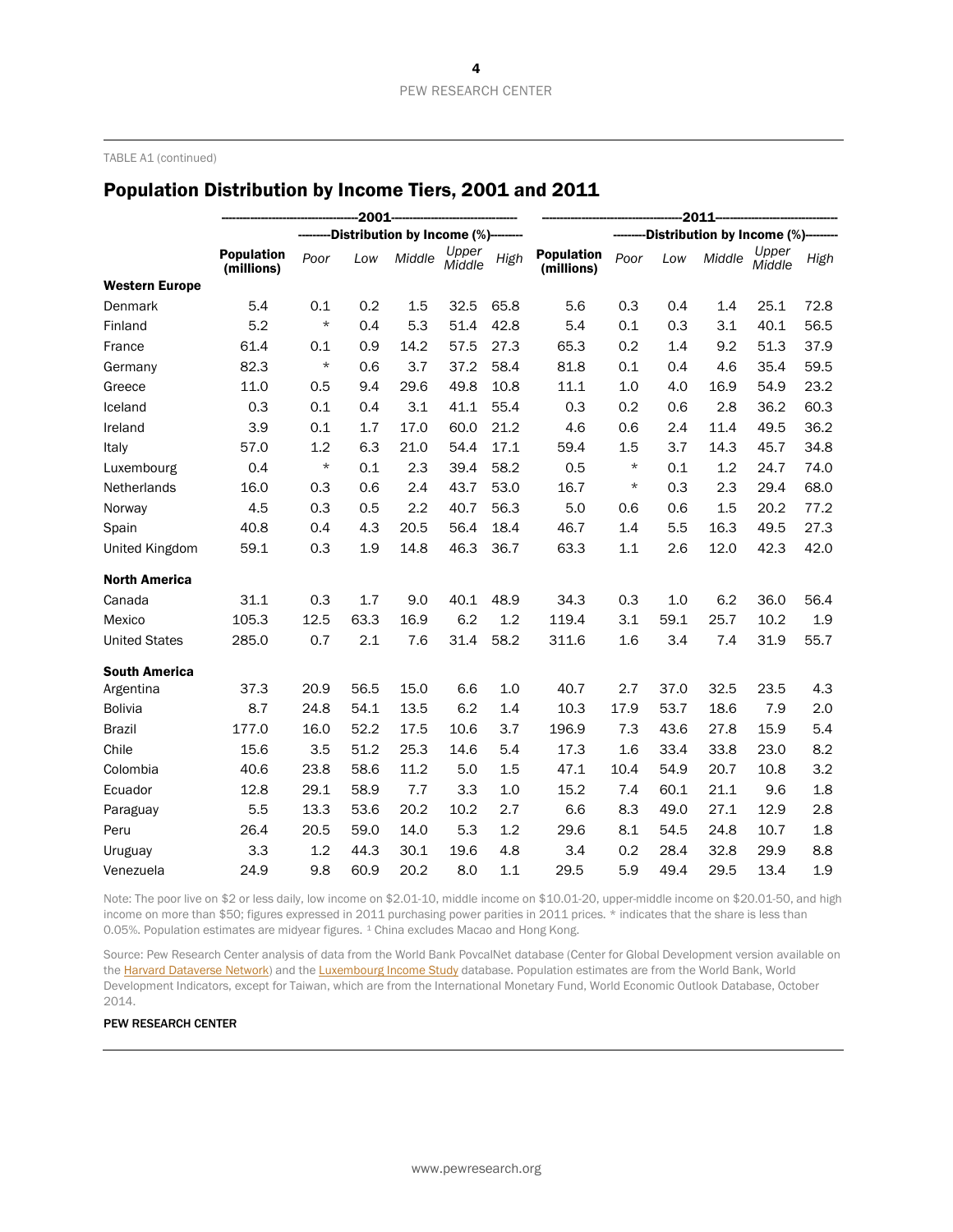# Number of People by Income Tiers, 2001 and 2011

*In millions*

|                                    | $-2001-$          |         |         |                              |                 |          | $-2011-$          |                              |      |         |                 |          |
|------------------------------------|-------------------|---------|---------|------------------------------|-----------------|----------|-------------------|------------------------------|------|---------|-----------------|----------|
|                                    |                   |         |         | <b>Population by Income-</b> |                 |          |                   | <b>Population by Income-</b> |      |         |                 |          |
|                                    | <b>Population</b> | Poor    | Low     | Middle                       | Upper<br>Middle | High     | <b>Population</b> | Poor                         | Low  | Middle  | Upper<br>Middle | High     |
| <b>Africa</b>                      |                   |         |         |                              |                 |          |                   |                              |      |         |                 |          |
| Angola                             | 14.4              | 6.7     | 6.4     | 0.9                          | 0.3             | 0.1      | 20.2              | 6.5                          | 12.5 | 1.0     | 0.2             | $^\star$ |
| Burkina Faso                       | 11.9              | 8.6     | 3.2     | 0.1                          | $\star$         | $\star$  | 16.0              | 9.2                          | 6.6  | 0.2     | $\star$         | $\star$  |
| Burundi                            | 6.8               | 6.0     | 0.8     | $\star$                      | $\star$         | $\star$  | 9.5               | 7.6                          | 1.9  | $\star$ | $\star$         | $\star$  |
| Cameroon                           | 16.4              | 2.0     | 12.7    | 1.3                          | 0.3             | $^\star$ | 21.2              | 2.6                          | 16.2 | 1.9     | 0.5             | $^\star$ |
| <b>Central African</b><br>Republic | 3.7               | 2.5     | 1.2     | $\star$                      | $\star$         | $\star$  | 4.4               | 3.0                          | 1.4  | 0.1     | $^\star$        | $\star$  |
| Côte d'Ivoire                      | 16.4              | 2.7     | 11.7    | 1.5                          | 0.4             | $\star$  | 19.4              | 4.6                          | 13.3 | 1.2     | 0.3             | $\star$  |
| Egypt                              | 67.2              | 0.2     | 53.6    | 11.1                         | 1.9             | 0.2      | 79.4              | 0.3                          | 59.6 | 16.7    | 2.5             | 0.3      |
| Ethiopia                           | 68.0              | 41.6    | 26.0    | 0.3                          | 0.1             | $\star$  | 89.4              | 30.2                         | 57.7 | 1.2     | 0.3             | $\star$  |
| Ghana                              | 19.3              | 9.8     | 9.1     | 0.4                          | $\star$         | $\star$  | 24.8              | 9.1                          | 14.7 | 0.8     | 0.2             | $\star$  |
| Guinea                             | 8.9               | 5.2     | 3.5     | 0.1                          | $\star$         | $\star$  | 11.2              | 6.2                          | 4.8  | 0.2     | $\star$         | $\star$  |
| Kenya                              | 32.1              | 7.0     | 22.2    | 2.2                          | 0.6             | 0.1      | 42.0              | 13.1                         | 26.0 | 2.2     | 0.6             | 0.1      |
| Madagascar                         | 16.2              | 11.5    | 4.5     | 0.2                          | $\star$         | $\star$  | 21.7              | 16.4                         | 5.0  | 0.2     | $\star$         | $\star$  |
| Malawi                             | 11.6              | 10.3    | 1.3     | $\star$                      | $\star$         | $\star$  | 15.5              | 11.3                         | 4.0  | 0.1     | $\star$         | $\star$  |
| Mali                               | 10.6              | 6.6     | 3.9     | 0.1                          | $\star$         | $\star$  | 14.4              | 7.5                          | 6.8  | 0.1     | $\star$         | $\star$  |
| Mauritania                         | 2.8               | 0.6     | 2.0     | 0.2                          | $\star$         | $\star$  | 3.7               | 0.7                          | 2.7  | 0.2     | 0.1             | $\star$  |
| Morocco                            | 29.0              | 2.5     | 22.3    | 3.3                          | 0.9             | 0.1      | 32.1              | 0.7                          | 23.5 | 6.1     | 1.6             | 0.2      |
| Mozambique                         | 18.8              | 15.6    | 3.1     | $\star$                      | $\star$         | $\star$  | 24.6              | 16.4                         | 7.9  | 0.2     | $\star$         | $\star$  |
| Niger                              | 11.4              | 9.0     | 2.3     | 0.1                          | $\star$         | $^\star$ | 16.5              | 8.9                          | 7.4  | 0.2     | $\star$         | $\star$  |
| Nigeria                            | 126.0             | 83.6    | 41.0    | 1.4                          | $^\star$        | $^\star$ | 164.2             | 79.9                         | 81.0 | 3.1     | 0.1             | $\star$  |
| Rwanda                             | 8.8               | 6.6     | 2.1     | $\star$                      | $\star$         | $\star$  | 11.1              | 7.1                          | 3.9  | 0.2     | $\star$         | $\star$  |
| Senegal                            | 10.1              | 5.1     | 4.8     | 0.2                          | $\star$         | $^\star$ | 13.3              | 4.7                          | 8.1  | 0.4     | 0.1             | $\star$  |
| Seychelles                         | 0.1               | $\star$ | $\star$ | $\star$                      | $\star$         | $\star$  | 0.1               | $\star$                      | 0.1  | $\star$ | $\star$         | $\star$  |
| Sierra Leone                       | 4.3               | 2.5     | 1.7     | 0.1                          | $\star$         | $\star$  | 5.9               | 2.9                          | 2.9  | 0.1     | $\star$         | $\star$  |
| South Africa                       | 44.9              | 14.7    | 22.2    | 4.8                          | 2.7             | 0.5      | 51.6              | 10.4                         | 27.2 | 7.0     | 4.9             | 2.1      |
| Swaziland                          | 1.1               | 0.7     | 0.3     | $\star$                      | $\star$         | $\star$  | 1.2               | 0.6                          | 0.5  | $\star$ | $\star$         | $\star$  |
| Tanzania                           | 34.9              | 31.0    | 3.9     | $\star$                      | $\star$         | $\star$  | 46.4              | 32.5                         | 13.5 | 0.3     | $\star$         | $\star$  |
| Togo                               | 5.0               | 1.5     | 3.3     | 0.1                          | $\star$         | $\star$  | 6.5               | 2.0                          | 4.1  | 0.3     | $\star$         | $\star$  |
| Tunisia                            | 9.7               | 0.6     | 7.0     | 1.6                          | 0.4             | 0.1      | 10.7              | 0.2                          | 6.9  | 2.9     | 0.6             | $\star$  |
| Uganda                             | 25.1              | 16.4    | 8.4     | 0.2                          | 0.1             | $\star$  | 35.1              | 14.4                         | 19.6 | 0.9     | 0.2             | $\star$  |
| Zambia                             | 10.4              | 4.9     | 5.2     | 0.2                          | $\star$         | $\star$  | 13.6              | 8.8                          | 4.4  | 0.3     | 0.1             | $\star$  |

Continued on next page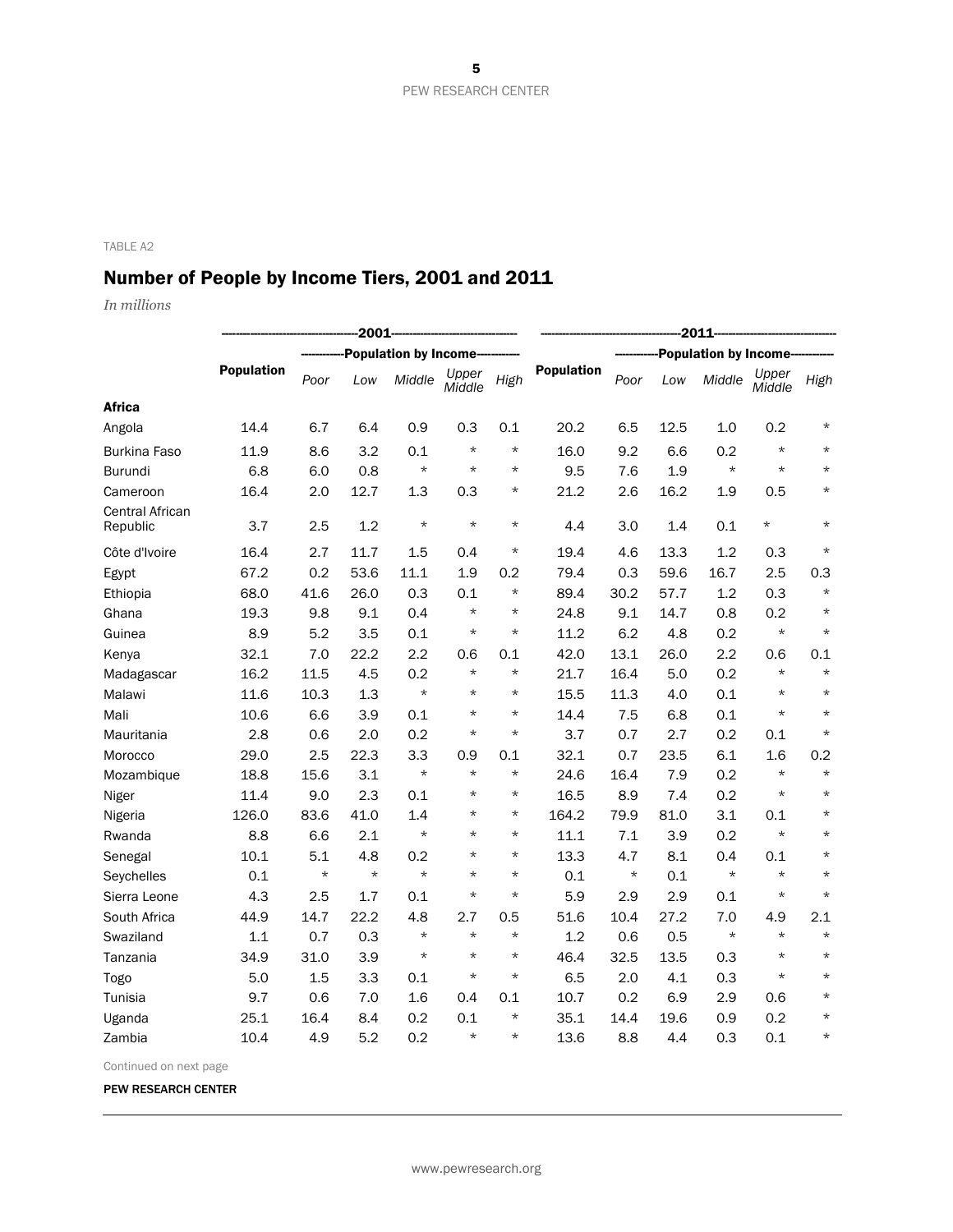TABLE A2 (continued)

# Number of People by Income Tiers, 2001 and 2011

*In millions*

|                                 | $-2001$           |          |       |                               |                 |          |                                | $-2011$  |       |         |                 |         |  |
|---------------------------------|-------------------|----------|-------|-------------------------------|-----------------|----------|--------------------------------|----------|-------|---------|-----------------|---------|--|
|                                 |                   |          |       | <b>Population by Income--</b> |                 |          | <b>Population by Income---</b> |          |       |         |                 |         |  |
|                                 | <b>Population</b> | Poor     | Low   | Middle                        | Upper<br>Middle | High     | <b>Population</b>              | Poor     | Low   | Middle  | Upper<br>Middle | High    |  |
| <b>Asia &amp; South Pacific</b> |                   |          |       |                               |                 |          |                                |          |       |         |                 |         |  |
| Armenia                         | 3.1               | 0.7      | 2.2   | 0.1                           | $\star$         | $^\star$ | 3.0                            | 0.1      | 2.6   | 0.2     | $\star$         | $\star$ |  |
| Australia                       | 19.4              | 0.2      | 0.5   | 2.5                           | 9.7             | 6.6      | 22.3                           | 0.1      | 0.2   | 1.3     | 9.5             | 11.2    |  |
| Bangladesh                      | 134.7             | 74.4     | 58.8  | 1.3                           | 0.2             | $^\star$ | 152.9                          | 59.7     | 90.7  | 2.1     | 0.4             | $\star$ |  |
| <b>Bhutan</b>                   | 0.6               | 0.2      | 0.3   | $\star$                       | $\star$         | $\star$  | 0.7                            | $\star$  | 0.5   | 0.2     | $\star$         | $\star$ |  |
| Cambodia                        | 12.5              | 5.2      | 6.9   | 0.3                           | 0.1             | $^\star$ | 14.6                           | 2.0      | 11.7  | 0.7     | 0.2             | $\star$ |  |
| China <sup>1</sup>              | 1,271.9           | 517.1    | 718.6 | 32.2                          | 3.9             | $^\star$ | 1.344.1                        | 160.8    | 881.2 | 235.2   | 59.7            | 7.3     |  |
| Fiji                            | 0.8               | 0.2      | 0.5   | 0.1                           | $\star$         | $\star$  | 0.9                            | $\star$  | 0.7   | 0.1     | $\star$         | $\star$ |  |
| Georgia                         | 4.4               | 1.0      | 3.1   | 0.2                           | 0.1             | $^\star$ | 4.5                            | 0.9      | 3.1   | 0.4     | 0.1             | $\star$ |  |
| India                           | 1,059.5           | 375.1    | 665.9 | 15.0                          | 3.3             | 0.2      | 1,221.2                        | 242.0    | 938.5 | 32.2    | 7.3             | 1.1     |  |
| Indonesia                       | 212.0             | 103.3    | 107.1 | 1.3                           | 0.3             | $\star$  | 243.8                          | 44.0     | 185.1 | 12.9    | 1.8             | $\star$ |  |
| Iran                            | 66.9              | 1.2      | 36.9  | 19.0                          | 8.3             | 1.4      | 75.4                           | 1.2      | 47.3  | 20.5    | 5.7             | 0.6     |  |
| Israel                          | 6.4               | $^\star$ | 0.8   | 1.7                           | 2.6             | 1.3      | 7.8                            | $^\star$ | 1.2   | 1.7     | 3.2             | 1.7     |  |
| Jordan                          | 4.9               | $^\star$ | 2.6   | 1.6                           | 0.6             | 0.1      | 6.2                            | $^\star$ | 2.2   | 2.7     | 1.1             | 0.1     |  |
| Kazakhstan                      | 14.9              | 2.7      | 10.7  | 1.1                           | 0.3             | $^\star$ | 16.6                           | $\star$  | 10.2  | 5.3     | 1.0             | $\star$ |  |
| Kyrgyzstan                      | 4.9               | 2.1      | 2.8   | $\star$                       | $\star$         | $\star$  | 5.5                            | 0.4      | 4.6   | 0.4     | 0.1             | $\star$ |  |
| Laos                            | 5.5               | 2.0      | 3.4   | 0.1                           | $\star$         | $^\star$ | 6.5                            | 1.7      | 4.6   | 0.2     | $\star$         | $\star$ |  |
| Malaysia                        | 23.9              | 0.3      | 13.4  | 6.8                           | 3.0             | 0.5      | 28.8                           | $^\star$ | 9.2   | 8.9     | 8.2             | 2.4     |  |
| Nepal                           | 23.7              | 12.1     | 11.0  | 0.5                           | 0.1             | $\star$  | 27.2                           | 5.9      | 20.3  | 0.8     | 0.1             | $\star$ |  |
| Pakistan                        | 146.9             | 48.9     | 95.8  | 1.7                           | 0.4             | 0.1      | 176.2                          | 31.8     | 140.0 | 3.5     | 0.8             | $\star$ |  |
| Philippines                     | 79.3              | 15.3     | 53.8  | 7.5                           | 2.4             | 0.4      | 95.1                           | 13.5     | 68.4  | 9.9     | 3.1             | 0.2     |  |
| Sri Lanka                       | 18.8              | 2.4      | 14.7  | 1.4                           | 0.3             | 0.1      | 20.9                           | 0.2      | 16.6  | 3.2     | 0.7             | 0.1     |  |
| Taiwan                          | 22.4              | $^\star$ | 0.1   | 1.5                           | 13.0            | 7.8      | 23.2                           | $^\star$ | 0.2   | 2.0     | 13.2            | 7.8     |  |
| Tajikistan                      | 6.3               | 4.5      | 1.8   | $\star$                       | $\star$         | $\star$  | 7.8                            | 2.1      | 5.6   | 0.1     | $\star$         | $\star$ |  |
| Thailand                        | 63.1              | 1.7      | 45.8  | 11.2                          | 3.9             | 0.5      | 66.6                           | 0.2      | 38.7  | 19.2    | 7.6             | 0.9     |  |
| Timor-Leste                     | 0.9               | 0.7      | 0.2   | $\star$                       | $\star$         | $\star$  | 1.1                            | 0.9      | 0.3   | $\star$ | $\star$         | $\star$ |  |
| Turkey                          | 64.1              | 2.6      | 43.6  | 13.4                          | 3.9             | 0.6      | 73.1                           | 1.4      | 33.9  | 25.8    | 10.6            | 1.4     |  |
| Vietnam                         | 78.6              | 35.7     | 41.1  | 1.6                           | 0.3             | $^\star$ | 87.8                           | 14.1     | 68.3  | 4.5     | 0.9             | $\star$ |  |
| Yemen                           | 18.0              | 0.8      | 14.6  | 2.3                           | 0.4             | $^\star$ | 23.3                           | 1.9      | 19.3  | 1.7     | 0.3             | $\star$ |  |

Continued on next page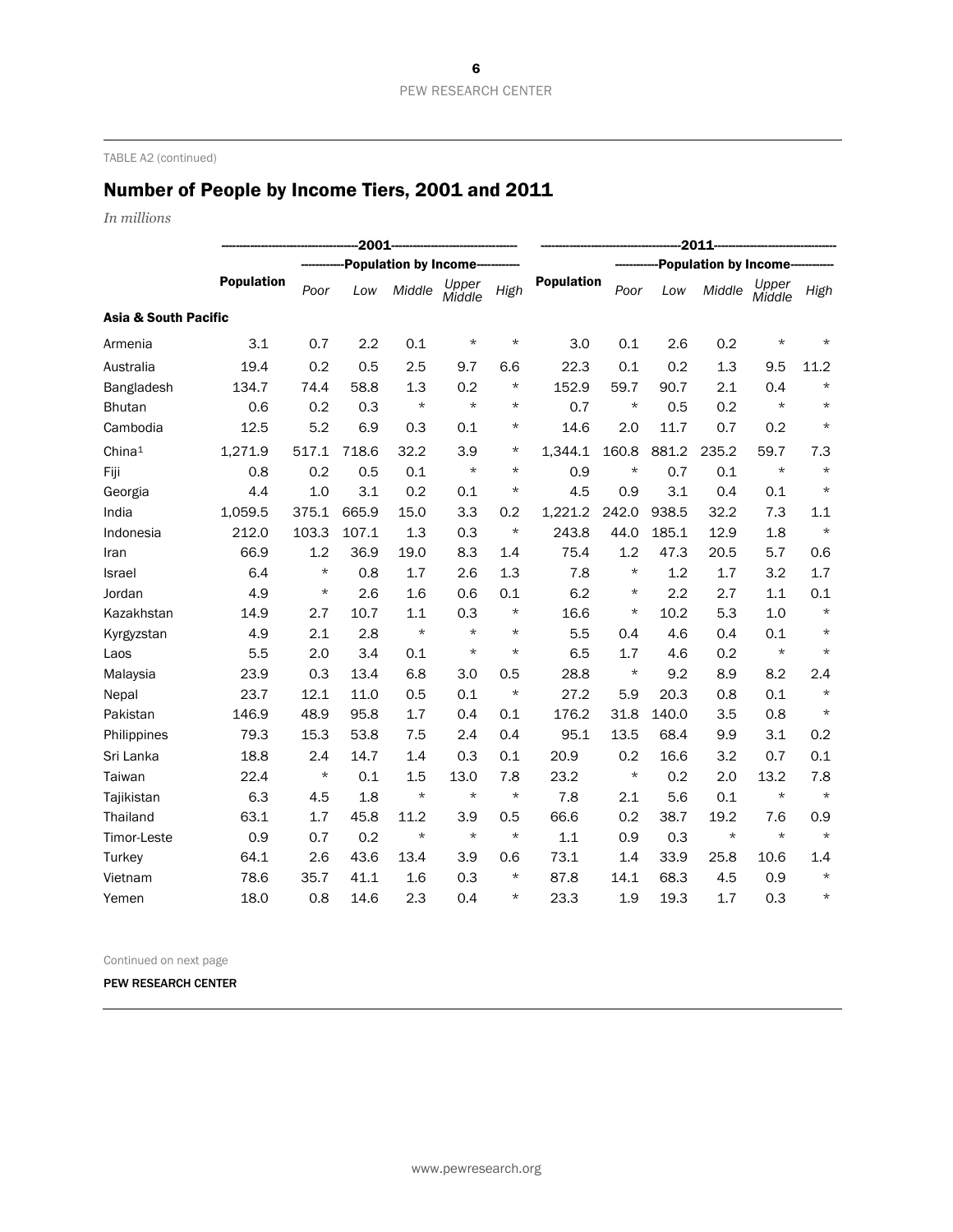TABLE A2 (continued)

# Number of People by Income Tiers, 2001 and 2011

*In millions*

|                                       |                   | $-2011$  |         |                              |                 |          |                   |          |      |                              |                 |         |
|---------------------------------------|-------------------|----------|---------|------------------------------|-----------------|----------|-------------------|----------|------|------------------------------|-----------------|---------|
|                                       |                   |          |         | <b>Population by Income-</b> |                 |          |                   |          |      | <b>Population by Income-</b> |                 |         |
|                                       | <b>Population</b> | Poor     | Low     | Middle                       | Upper<br>Middle | High     | <b>Population</b> | Poor     | Low  | Middle                       | Upper<br>Middle | High    |
| <b>Central America</b><br>& Caribbean |                   |          |         |                              |                 |          |                   |          |      |                              |                 |         |
| Costa Rica                            | 4.0               | 0.3      | 2.0     | 1.0                          | 0.6             | 0.1      | 4.7               | 0.2      | 1.9  | 1.4                          | 0.9             | 0.3     |
| Dominican<br>Republic                 | 8.8               | 0.4      | 4.7     | 2.2                          | 1.1             | 0.3      | 10.1              | 0.3      | 5.7  | 2.6                          | 1.2             | 0.3     |
| El Salvador                           | 6.0               | 1.1      | 3.3     | 1.1                          | 0.5             | 0.1      | 6.3               | 0.7      | 3.9  | 1.1                          | 0.4             | 0.1     |
| Guatemala                             | 11.5              | 1.2      | 7.0     | 2.1                          | 0.9             | 0.3      | 14.7              | 1.8      | 8.4  | 2.8                          | 1.3             | 0.4     |
| Honduras                              | 6.4               | 1.3      | 3.6     | 1.0                          | 0.4             | 0.1      | 7.8               | 1.6      | 3.9  | 1.4                          | 0.7             | 0.1     |
| Nicaragua                             | 5.2               | 1.0      | 3.7     | 0.4                          | 0.1             | $\star$  | 5.9               | 0.7      | 4.4  | 0.6                          | 0.2             | $\star$ |
| Panama                                | 3.1               | 0.5      | 1.5     | 0.6                          | 0.4             | 0.1      | 3.7               | 0.3      | 1.8  | 1.0                          | 0.6             | 0.2     |
| <b>Eastern Europe</b>                 |                   |          |         |                              |                 |          |                   |          |      |                              |                 |         |
| Albania                               | 3.1               | 0.3      | 2.7     | 0.1                          | $^\star$        | $^\star$ | 2.8               | 0.1      | 2.4  | 0.3                          | 0.1             | $\star$ |
| <b>Belarus</b>                        | 9.9               | 0.1      | 7.3     | 2.1                          | 0.4             | $^\star$ | 9.5               | $\star$  | 1.7  | 5.1                          | 2.6             | 0.1     |
| Bosnia and<br>Herzegovina             | 3.9               | $\star$  | 1.3     | 2.0                          | 0.6             | $^\star$ | 3.8               | $\star$  | 1.0  | 1.5                          | 1.2             | 0.2     |
| <b>Bulgaria</b>                       | 8.0               | 0.3      | 5.0     | 2.3                          | 0.5             | $^\star$ | 7.3               | $^\star$ | 3.0  | 3.5                          | 0.8             | $\star$ |
| Croatia                               | 4.4               | $\star$  | 1.1     | 2.1                          | 1.1             | 0.1      | 4.3               | $^\star$ | 0.2  | 1.4                          | 2.3             | 0.4     |
| Czech Republic                        | 10.2              | $^\star$ | 0.7     | 4.2                          | 4.8             | 0.6      | 10.5              | $^\star$ | 0.4  | 2.0                          | 6.9             | 1.3     |
| Estonia                               | 1.4               | $^\star$ | 0.6     | 0.5                          | 0.2             | $^\star$ | 1.3               | $^\star$ | 0.2  | 0.5                          | 0.6             | 0.1     |
| Hungary                               | 10.2              | $^\star$ | 3.1     | 5.5                          | 1.5             | 0.1      | 10.0              | $^\star$ | 1.5  | 4.7                          | 3.5             | 0.2     |
| Latvia                                | 2.3               | $^\star$ | 1.3     | 0.8                          | 0.2             | $^\star$ | 2.1               | $\star$  | 0.5  | 0.9                          | 0.5             | 0.1     |
| Lithuania                             | 3.5               | $^\star$ | 2.2     | 1.0                          | 0.2             | $^\star$ | 3.0               | $\star$  | 1.1  | 1.2                          | 0.6             | 0.1     |
| Macedonia                             | 2.1               | 0.2      | 1.6     | 0.2                          | $\star$         | $^\star$ | 2.1               | 0.1      | 1.2  | 0.5                          | 0.2             | $\star$ |
| Moldova                               | 3.6               | 1.1      | 2.4     | 0.1                          | $\star$         | $\star$  | 3.6               | $^\star$ | 2.4  | 0.9                          | 0.2             | $\star$ |
| Montenegro                            | 0.6               | $^\star$ | 0.3     | 0.2                          | 0.1             | $^\star$ | 0.6               | $\star$  | 0.2  | 0.3                          | 0.1             | $\star$ |
| Poland                                | 38.2              | 0.1      | 17.5    | 15.6                         | 4.8             | 0.4      | 38.5              | $^\star$ | 11.6 | 17.8                         | 8.3             | 0.8     |
| Romania                               | 22.1              | 1.6      | 19.2    | 1.3                          | 0.1             | $^\star$ | 20.1              | 0.2      | 14.5 | 5.1                          | 0.4             | $\star$ |
| Russia                                | 146.0             | 2.3      | 87.6    | 40.9                         | 13.5            | 1.6      | 143.0             | $^\star$ | 27.4 | 53.0                         | 50.9            | 11.6    |
| Serbia                                | 7.5               | $\star$  | 3.2     | 3.2                          | 0.9             | 0.1      | 7.2               | $^\star$ | 3.1  | 3.3                          | 0.9             | $\star$ |
| Slovakia                              | 5.4               | $\star$  | 2.6     | 2.3                          | 0.4             | $\star$  | 5.4               | $^\star$ | 1.1  | 3.2                          | 1.0             | 0.1     |
| Slovenia                              | 2.0               | $\star$  | $\star$ | 0.4                          | 1.4             | 0.2      | 2.1               | $\star$  | 0.1  | 0.3                          | 1.5             | 0.2     |
| Ukraine                               | 48.7              | 1.6      | 43.0    | 3.8                          | 0.3             | $\star$  | 45.7              | $^\star$ | 18.5 | 22.5                         | 4.7             | $\star$ |

Continued on next page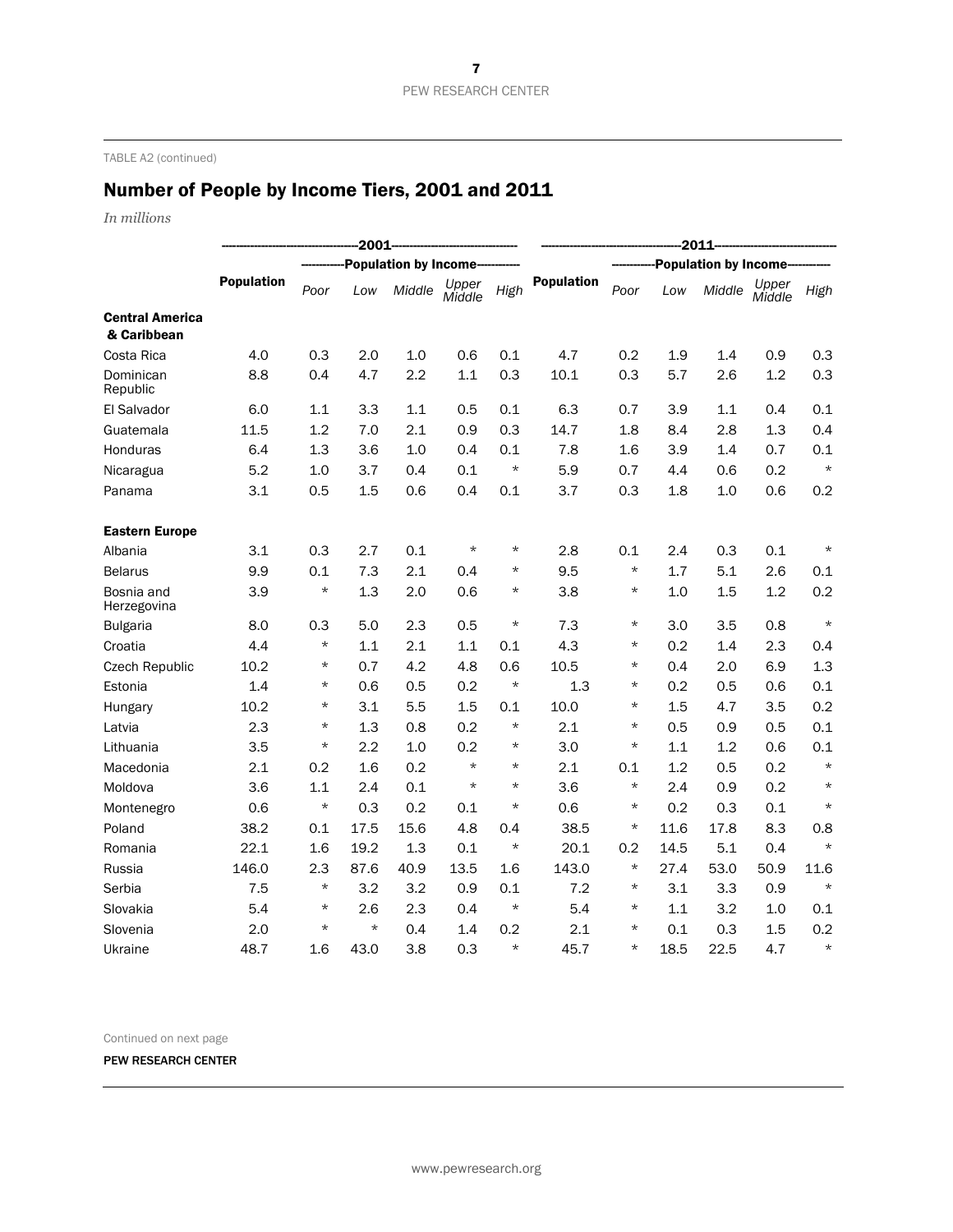TABLE A2 (continued)

### Number of People by Income Tiers, 2001 and 2011

*In millions*

|                       |                   | $-2011-$ |         |                              |                 |       |                   |                              |          |         |                 |       |
|-----------------------|-------------------|----------|---------|------------------------------|-----------------|-------|-------------------|------------------------------|----------|---------|-----------------|-------|
|                       |                   |          |         | <b>Population by Income-</b> |                 |       |                   | <b>Population by Income-</b> |          |         |                 |       |
|                       | <b>Population</b> | Poor     | Low     | Middle                       | Upper<br>Middle | High  | <b>Population</b> | Poor                         | Low      | Middle  | Upper<br>Middle | High  |
| <b>Western Europe</b> |                   |          |         |                              |                 |       |                   |                              |          |         |                 |       |
| Denmark               | 5.4               | $^\star$ | $\star$ | 0.1                          | 1.7             | 3.5   | 5.6               | $^\star$                     | $^\star$ | 0.1     | 1.4             | 4.1   |
| Finland               | 5.2               | $\star$  | $\star$ | 0.3                          | 2.7             | 2.2   | 5.4               | $\star$                      | $\star$  | 0.2     | 2.2             | 3.0   |
| France                | 61.4              | 0.1      | 0.5     | 8.7                          | 35.3            | 16.8  | 65.3              | 0.1                          | 0.9      | 6.0     | 33.5            | 24.7  |
| Germany               | 82.3              | $\star$  | 0.5     | 3.1                          | 30.7            | 48.1  | 81.8              | 0.1                          | 0.3      | 3.7     | 28.9            | 48.7  |
| Greece                | 11.0              | 0.1      | 1.0     | 3.2                          | 5.5             | 1.2   | 11.1              | 0.1                          | 0.4      | 1.9     | 6.1             | 2.6   |
| Iceland               | 0.3               | $\star$  | $\star$ | $\star$                      | 0.1             | 0.2   | 0.3               | $\star$                      | $\star$  | $\star$ | 0.1             | 0.2   |
| Ireland               | 3.9               | $\star$  | 0.1     | 0.7                          | 2.3             | 0.8   | 4.6               | $\star$                      | 0.1      | 0.5     | 2.3             | 1.7   |
| Italy                 | 57.0              | 0.7      | 3.6     | 12.0                         | 31.0            | 9.8   | 59.4              | 0.9                          | 2.2      | 8.5     | 27.1            | 20.7  |
| Luxembourg            | 0.4               | $\star$  | $\star$ | $\star$                      | 0.2             | 0.3   | 0.5               | $\star$                      | $\star$  | $\star$ | 0.1             | 0.4   |
| Netherlands           | 16.0              | $^\star$ | 0.1     | 0.4                          | 7.0             | 8.5   | 16.7              | $^\star$                     | 0.1      | 0.4     | 4.9             | 11.3  |
| Norway                | 4.5               | $^\star$ | $\star$ | 0.1                          | 1.8             | 2.5   | 5.0               | $^\star$                     | $^\star$ | 0.1     | 1.0             | 3.8   |
| Spain                 | 40.8              | 0.2      | 1.7     | 8.4                          | 23.0            | 7.5   | 46.7              | 0.7                          | 2.6      | 7.6     | 23.1            | 12.7  |
| United Kingdom        | 59.1              | 0.2      | 1.1     | 8.8                          | 27.4            | 21.7  | 63.3              | 0.7                          | 1.6      | 7.6     | 26.8            | 26.6  |
| <b>North America</b>  |                   |          |         |                              |                 |       |                   |                              |          |         |                 |       |
| Canada                | 31.1              | 0.1      | 0.5     | 2.8                          | 12.5            | 15.2  | 34.3              | 0.1                          | 0.4      | 2.1     | 12.4            | 19.4  |
| Mexico                | 105.3             | 13.1     | 66.7    | 17.8                         | 6.5             | 1.2   | 119.4             | 3.6                          | 70.6     | 30.7    | 12.2            | 2.3   |
| <b>United States</b>  | 285.0             | 2.1      | 6.1     | 21.6                         | 89.3            | 165.8 | 311.6             | 5.0                          | 10.7     | 23.1    | 99.3            | 173.5 |
| <b>South America</b>  |                   |          |         |                              |                 |       |                   |                              |          |         |                 |       |
| Argentina             | 37.3              | 7.8      | 21.1    | 5.6                          | 2.5             | 0.4   | 40.7              | 1.1                          | 15.1     | 13.2    | 9.6             | 1.7   |
| <b>Bolivia</b>        | 8.7               | 2.1      | 4.7     | 1.2                          | 0.5             | 0.1   | 10.3              | 1.8                          | 5.5      | 1.9     | 0.8             | 0.2   |
| <b>Brazil</b>         | 177.0             | 28.3     | 92.3    | 31.0                         | 18.8            | 6.6   | 196.9             | 14.4                         | 85.9     | 54.8    | 31.3            | 10.6  |
| Chile                 | 15.6              | 0.5      | 8.0     | 3.9                          | 2.3             | 0.8   | 17.3              | 0.3                          | 5.8      | 5.9     | 4.0             | 1.4   |
| Colombia              | 40.6              | 9.7      | 23.8    | 4.5                          | 2.0             | 0.6   | 47.1              | 4.9                          | 25.8     | 9.8     | 5.1             | 1.5   |
| Ecuador               | 12.8              | 3.7      | 7.5     | 1.0                          | 0.4             | 0.1   | 15.2              | 1.1                          | 9.2      | 3.2     | 1.5             | 0.3   |
| Paraguay              | 5.5               | 0.7      | 2.9     | 1.1                          | 0.6             | 0.1   | 6.6               | 0.5                          | 3.2      | 1.8     | 0.8             | 0.2   |
| Peru                  | 26.4              | 5.4      | 15.6    | 3.7                          | 1.4             | 0.3   | 29.6              | 2.4                          | 16.1     | 7.3     | 3.2             | 0.5   |
| Uruguay               | 3.3               | $^\star$ | 1.5     | 1.0                          | 0.7             | 0.2   | 3.4               | $^\star$                     | 1.0      | 1.1     | 1.0             | 0.3   |
| Venezuela             | 24.9              | 2.4      | 15.1    | 5.0                          | 2.0             | 0.3   | 29.5              | 1.7                          | 14.6     | 8.7     | 3.9             | 0.6   |

Note: The poor live on \$2 or less daily, low income on \$2.01-10, middle income on \$10.01-20, upper-middle income on \$20.01-50, and high income on more than \$50; figures expressed in 2011 purchasing power parities in 2011 prices. \* indicates that the share is less than 0.05%. Population estimates are midyear figures. <sup>1</sup> China excludes Macao and Hong Kong.

Source: Pew Research Center analysis of data from the World Bank PovcalNet database (Center for Global Development version available on th[e Harvard Dataverse Network\)](https://dataverse.harvard.edu/dataset.xhtml?persistentId=doi:10.7910/DVN/25492) and th[e Luxembourg Income Study](http://www.lisdatacenter.org/) database. Population estimates are from the World Bank, World Development Indicators, except for Taiwan, which are from the International Monetary Fund, World Economic Outlook Database, October 2014.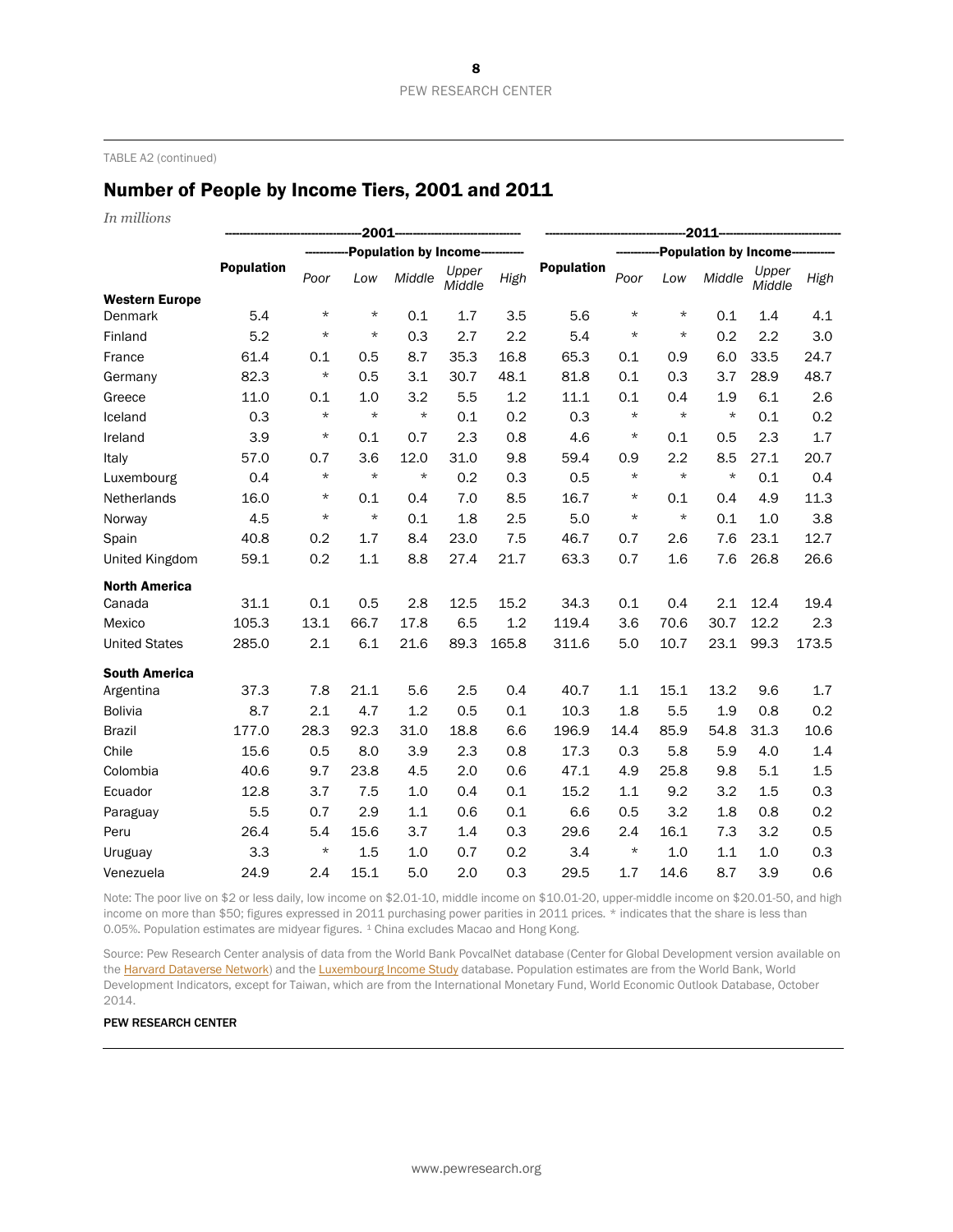### Median Daily per Capita Income, 2001 and 2011

*In 2011 purchasing power parities and 2011 prices*

|                          | 2001   | 2011   |                                 | 2001   | 2011   |
|--------------------------|--------|--------|---------------------------------|--------|--------|
| <b>Africa</b>            |        |        | <b>Asia &amp; South Pacific</b> |        |        |
| Angola                   | \$2.22 | \$2.86 | Armenia                         | \$2.98 | \$4.53 |
| <b>Burkina Faso</b>      | 1.38   | 1.78   | Australia                       | 36.59  | 49.90  |
| Burundi                  | 0.93   | 1.22   | Bangladesh                      | 1.87   | 2.30   |
| Cameroon                 | 4.13   | 4.17   | <b>Bhutan</b>                   | 2.78   | 7.19   |
| Central African Republic | 1.43   | 1.36   | Cambodia                        | 2.26   | 3.55   |
| Côte d'Ivoire            | 4.01   | 3.42   | China                           | 2.36   | 5.34   |
| Egypt                    | 6.47   | 7.21   | Fiji                            | 3.53   | 5.76   |
| Ethiopia                 | 1.75   | 2.48   | Georgia                         | 3.40   | 4.02   |
| Ghana                    | 1.98   | 2.58   | India                           | 2.39   | 2.96   |
| Guinea                   | 1.73   | 1.83   | Indonesia                       | 2.03   | 3.40   |
| Kenya                    | 3.54   | 2.95   | Iran                            | 8.71   | 7.84   |
| Madagascar               | 1.24   | 1.19   | <b>Israel</b>                   | 25.28  | 26.91  |
| Malawi                   | 0.85   | 1.28   | Jordan                          | 9.59   | 12.21  |
| Mali                     | 1.59   | 1.94   | Kazakhstan                      | 3.97   | 8.62   |
| Mauritania               | 3.40   | 3.63   | Kyrgyzstan                      | 2.24   | 4.55   |
| Morocco                  | 4.72   | 6.38   | Laos                            | 2.41   | 2.86   |
| Mozambique               | 0.99   | 1.48   | Malaysia                        | 8.71   | 15.05  |
| Niger                    | 1.13   | 1.90   | Nepal                           | 1.97   | 3.05   |
| Nigeria                  | 1.46   | 2.05   | Pakistan                        | 2.42   | 2.95   |
| Rwanda                   | 1.18   | 1.55   | Philippines                     | 3.83   | 4.15   |
| Senegal                  | 1.97   | 2.62   | Sri Lanka                       | 3.90   | 5.96   |
| Seychelles               | 12.15  | 7.69   | Taiwan                          | 40.81  | 39.74  |
| Sierra Leone             | 1.70   | 2.00   | Tajikistan                      | 1.53   | 2.80   |
| South Africa             | 3.25   | 4.55   | Thailand                        | 5.76   | 8.64   |
| Swaziland                | 1.41   | 1.96   | Timor-Leste                     | 1.08   | 1.37   |
| Tanzania                 | 0.95   | 1.44   | Turkey                          | 6.62   | 10.30  |
| Togo                     | 2.72   | 2.83   | Vietnam                         | 2.15   | 3.60   |
| Tunisia                  | 5.78   | 7.60   | Yemen                           | 5.51   | 4.31   |
| Uganda                   | 1.52   | 2.34   |                                 |        |        |
| Zambia                   | 2.09   | 1.40   |                                 |        |        |

Continued on next page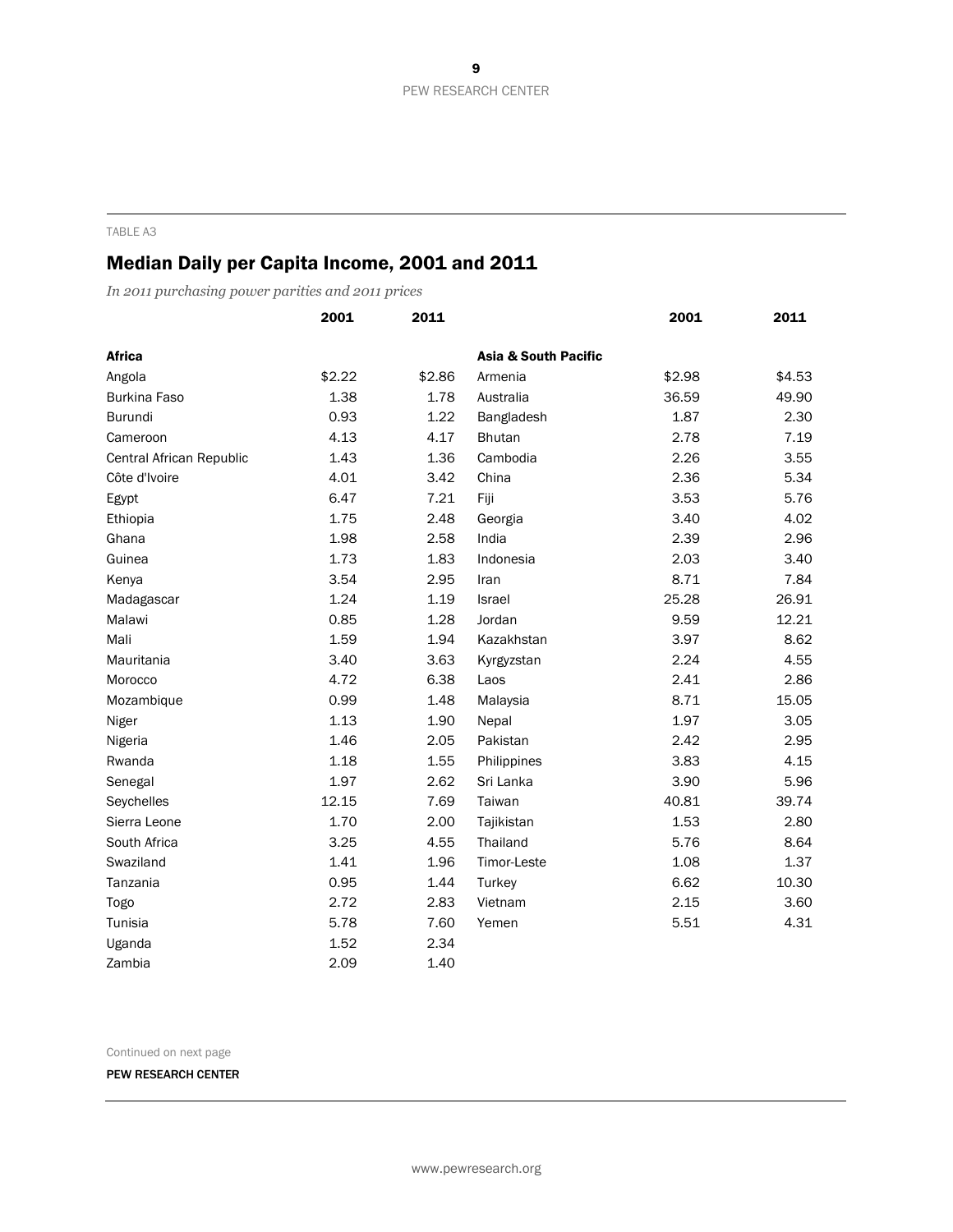TABLE A3 (continued)

### Median Daily per Capita Income, 2001 and 2011

*In 2011 purchasing power parities and 2011 prices*

|                                        | 2001   | 2011    |                       | 2001  | 2011  |
|----------------------------------------|--------|---------|-----------------------|-------|-------|
| <b>Central America &amp; Caribbean</b> |        |         | <b>Western Europe</b> |       |       |
| Costa Rica                             | \$8.74 | \$11.37 | Denmark               | 59.67 | 65.03 |
| Dominican Republic                     | 8.40   | 8.21    | Finland               | 45.59 | 54.57 |
| El Salvador                            | 5.71   | 6.10    | France                | 35.53 | 42.46 |
| Guatemala                              | 6.01   | 6.40    | Germany               | 56.34 | 57.53 |
| Honduras                               | 4.74   | 5.43    | Greece                | 24.22 | 32.54 |
| Nicaragua                              | 3.68   | 4.55    | Iceland               | 53.19 | 56.03 |
| Panama                                 | 6.86   | 9.07    | Ireland               | 32.31 | 38.90 |
|                                        |        |         | Italy                 | 28.72 | 38.83 |
| <b>Eastern Europe</b>                  |        |         | Luxembourg            | 56.01 | 75.31 |
| Albania                                | 3.84   | 5.42    | Netherlands           | 52.16 | 63.71 |
| <b>Belarus</b>                         | 7.13   | 15.42   | Norway                | 53.88 | 70.76 |
| Bosnia and Herzegovina                 | 12.41  | 15.94   | Spain                 | 29.46 | 32.76 |
| <b>Bulgaria</b>                        | 7.99   | 11.06   | United Kingdom        | 39.10 | 43.44 |
| Croatia                                | 14.53  | 23.66   |                       |       |       |
| Czech Republic                         | 20.45  | 26.86   | <b>North America</b>  |       |       |
| Estonia                                | 11.13  | 20.79   | Canada                | 48.93 | 55.56 |
| Hungary                                | 12.66  | 17.43   | Mexico                | 5.51  | 7.87  |
| Latvia                                 | 9.45   | 14.08   | <b>United States</b>  | 58.56 | 56.44 |
| Lithuania                              | 8.27   | 12.77   |                       |       |       |
| Macedonia                              | 5.26   | 7.52    | <b>South America</b>  |       |       |
| Moldova                                | 2.73   | 7.70    | Argentina             | 4.78  | 12.35 |
| Montenegro                             | 10.16  | 12.58   | <b>Bolivia</b>        | 4.50  | 5.83  |
| Poland                                 | 10.59  | 13.48   | <b>Brazil</b>         | 6.12  | 9.76  |
| Romania                                | 4.51   | 7.48    | Chile                 | 9.03  | 13.33 |
| Russia                                 | 8.18   | 17.97   | Colombia              | 4.05  | 6.86  |
| Serbia                                 | 10.92  | 10.98   | Ecuador               | 3.29  | 6.92  |
| Slovakia                               | 10.21  | 13.91   | Paraguay              | 6.66  | 8.56  |
| Slovenia                               | 27.38  | 29.58   | Peru                  | 4.49  | 7.54  |
| Ukraine                                | 4.96   | 11.14   | Uruguay               | 10.98 | 15.72 |
|                                        |        |         | Venezuela             | 6.32  | 8.98  |

Source: Pew Research Center analysis of data from the World Bank PovcalNet database (Center for Global Development version available on the **Harvard Dataverse Network**) and the **Luxembourg Income Study** database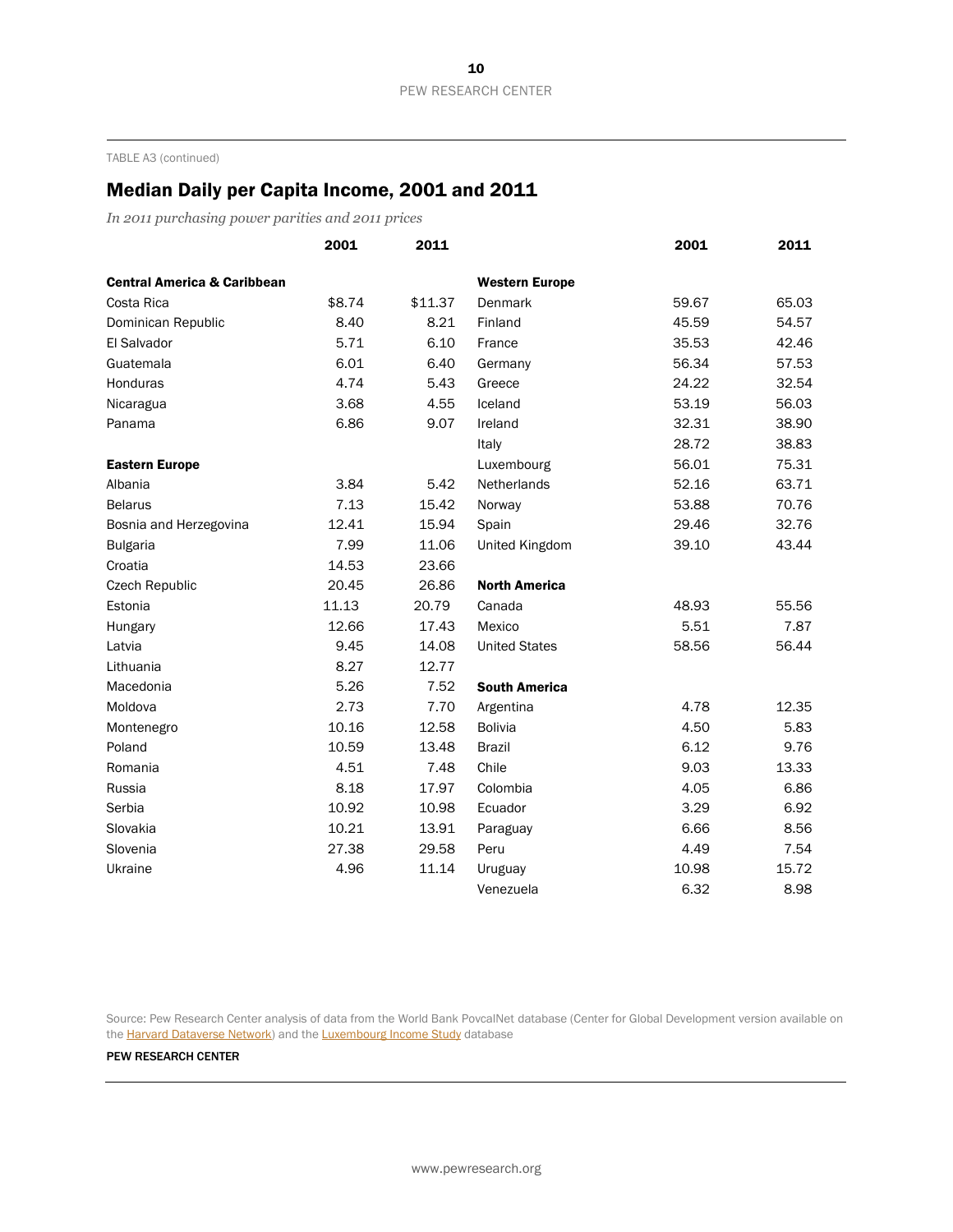## Region and Country Population, 2001 and 2011

*In millions*

|                               | 2001    | 2011    |
|-------------------------------|---------|---------|
| <b>Global Population</b>      | 6,204.1 | 6,998.0 |
| Coverage of Global population | 5,512.6 | 6,186.3 |
| <b>Africa Population</b>      | 827.8   | 1,057.0 |
| Coverage of Africa population | 645.8   | 825.6   |
| Angola                        | 14.4    | 20.2    |
| <b>Burkina Faso</b>           | 11.9    | 16.0    |
| <b>Burundi</b>                | 6.8     | 9.5     |
| Cameroon                      | 16.4    | 21.2    |
| Central African Republic      | 3.7     | 4.4     |
| Côte d'Ivoire                 | 16.4    | 19.4    |
| Egypt                         | 67.2    | 79.4    |
| Ethiopia                      | 68.0    | 89.4    |
| Ghana                         | 19.3    | 24.8    |
| Guinea                        | 8.9     | 11.2    |
| Kenya                         | 32.1    | 42.0    |
| Madagascar                    | 16.2    | 21.7    |
| Malawi                        | 11.6    | 15.5    |
| Mali                          | 10.6    | 14.4    |
| Mauritania                    | 2.8     | 3.7     |
| Morocco                       | 29.0    | 32.1    |
| Mozambique                    | 18.8    | 24.6    |
| Niger                         | 11.4    | 16.5    |
| Nigeria                       | 126.0   | 164.2   |
| Rwanda                        | 8.8     | 11.1    |
| Senegal                       | 10.1    | 13.3    |
| Seychelles                    | 0.1     | 0.1     |
| Sierra Leone                  | 4.3     | 5.9     |
| South Africa                  | 44.9    | 51.6    |
| Swaziland                     | 1.1     | 1.2     |
| Tanzania                      | 34.9    | 46.4    |
| Togo                          | 5.0     | 6.5     |
| Tunisia                       | 9.7     | 10.7    |
| Uganda                        | 25.1    | 35.1    |
| Zambia                        | 10.4    | 13.6    |
| Continued on next page        |         |         |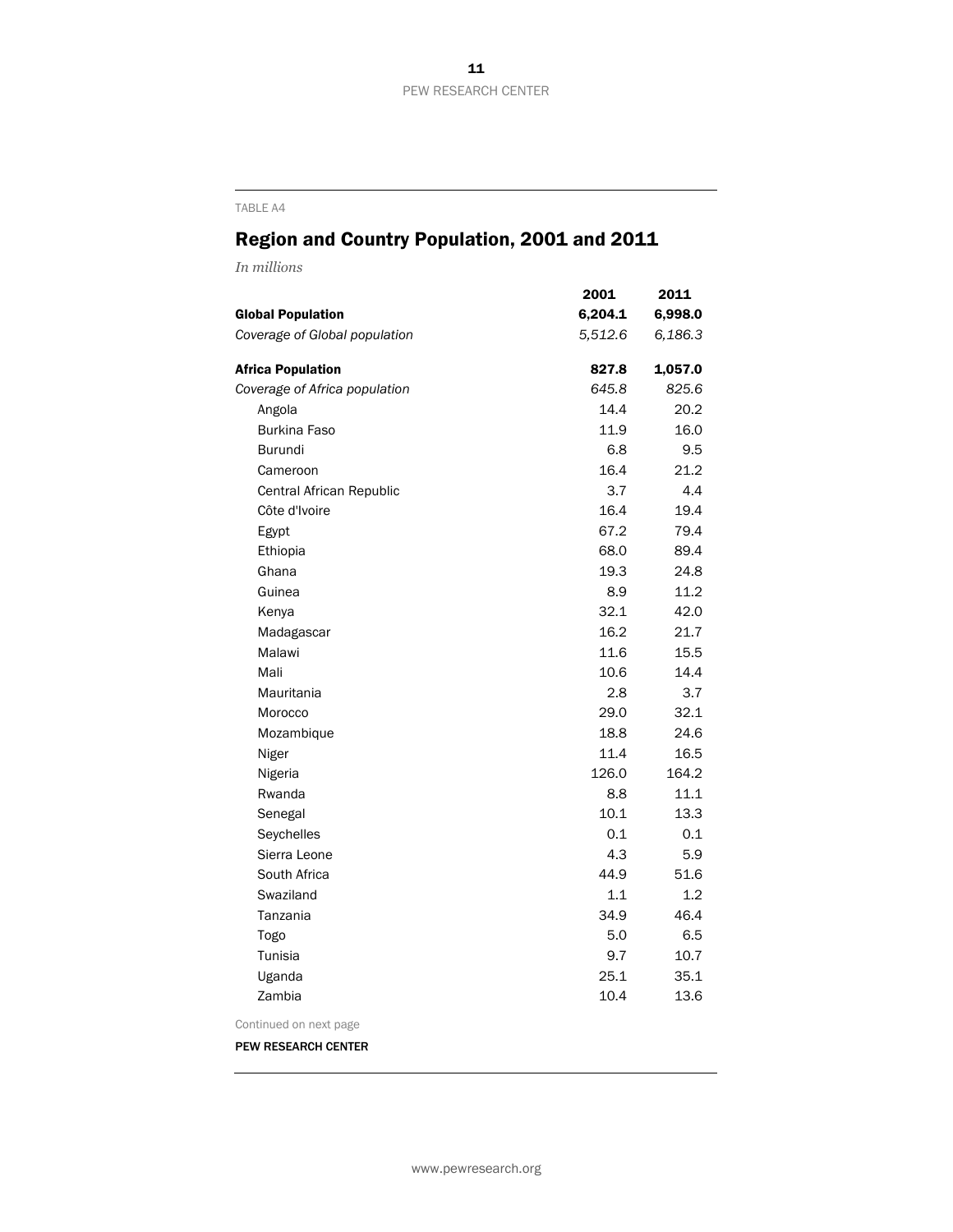TABLE A4 (continued)

## Region and Country Population, 2001 and 2011

*In millions*

|                                                    | 2001    | 2011    |
|----------------------------------------------------|---------|---------|
| Asia & South Pacific Population                    | 3,794.4 | 4,247.2 |
| Coverage of Asia & South Pacific population        | 3,368.2 | 3,756.8 |
| Armenia                                            | 3.1     | 3.0     |
| Australia                                          | 19.4    | 22.3    |
| Bangladesh                                         | 134.7   | 152.9   |
| <b>Bhutan</b>                                      | 0.6     | 0.7     |
| Cambodia                                           | 12.5    | 14.6    |
| China <sup>1</sup>                                 | 1,271.9 | 1,344.1 |
| Fiji                                               | 0.8     | 0.9     |
| Georgia                                            | 4.4     | 4.5     |
| India                                              | 1,059.5 | 1,221.2 |
| Indonesia                                          | 212.0   | 243.8   |
| Iran                                               | 66.9    | 75.4    |
| <b>Israel</b>                                      | 6.4     | 7.8     |
| Jordan                                             | 4.9     | 6.2     |
| Kazakhstan                                         | 14.9    | 16.6    |
| Kyrgyzstan                                         | 4.9     | 5.5     |
| Laos                                               | 5.5     | 6.5     |
| Malaysia                                           | 23.9    | 28.8    |
| Nepal                                              | 23.7    | 27.2    |
| Pakistan                                           | 146.9   | 176.2   |
| Philippines                                        | 79.3    | 95.1    |
| Sri Lanka                                          | 18.8    | 20.9    |
| Taiwan                                             | 22.4    | 23.2    |
| Tajikistan                                         | 6.3     | 7.8     |
| Thailand                                           | 63.1    | 66.6    |
| Timor-Leste                                        | 0.9     | 1.1     |
| Turkey                                             | 64.1    | 73.1    |
| Vietnam                                            | 78.6    | 87.8    |
| Yemen                                              | 18.0    | 23.3    |
| <b>Central America &amp; Caribbean Population</b>  | 75.2    | 85.4    |
| Coverage of Central America & Caribbean population | 44.9    | 53.3    |
| Costa Rica                                         | 4.0     | 4.7     |
| Dominican Republic                                 | 8.8     | 10.1    |
| El Salvador                                        | 6.0     | 6.3     |
| Guatemala                                          | 11.5    | 14.7    |
| <b>Honduras</b>                                    | 6.4     | 7.8     |
| Continued on next page                             |         |         |
| PEW RESEARCH CENTER                                |         |         |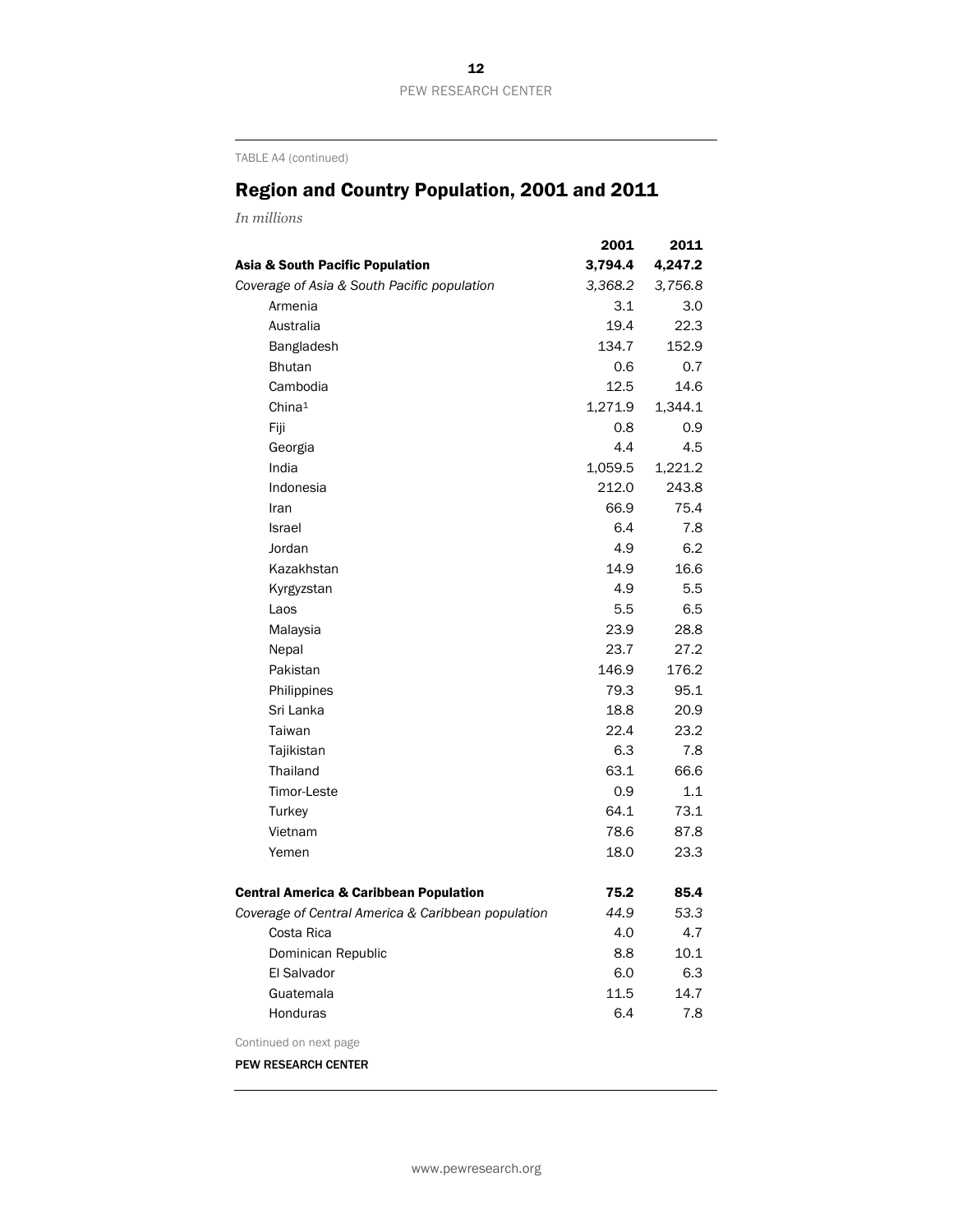TABLE A4 (continued)

# Region and Country Population, 2001 and 2011

*In millions*

|                                                               | 2001              | 2011    |
|---------------------------------------------------------------|-------------------|---------|
| <b>Central America &amp; Caribbean Population (continued)</b> |                   |         |
| Nicaragua                                                     | 5.2               | 5.9     |
| Panama                                                        | 3.1               | 3.7     |
| <b>Europe Population</b>                                      | 729.4             | 741.3   |
| Coverage of Europe population                                 | 680.4             | 688.6   |
| <b>Eastern Europe Population</b>                              | 336.8             | 327.7   |
| Coverage of Eastern Europe population                         | 333.2             | 323.0   |
| Albania                                                       | 3.1               | 2.8     |
| <b>Belarus</b>                                                | 9.9               | 9.5     |
| Bosnia and Herzegovina                                        | 3.9               | 3.8     |
| <b>Bulgaria</b>                                               | 8.0               | 7.3     |
| Croatia                                                       | 4.4               | 4.3     |
| <b>Czech Republic</b>                                         | 10.2 <sub>1</sub> | 10.5    |
| Estonia                                                       | $1.4^{\circ}$     | $1.3\,$ |
| Hungary                                                       | 10.2              | 10.0    |
| Latvia                                                        | 2.3               | 2.1     |
| Lithuania                                                     | 3.5               | 3.0     |
| Macedonia                                                     | 2.1               | 2.1     |
| Moldova                                                       | 3.6               | 3.6     |
| Montenegro                                                    | 0.6               | 0.6     |
| Poland                                                        | 38.2              | 38.5    |
| Romania                                                       | 22.1              | 20.1    |
| Russia                                                        | 146.0             | 143.0   |
| Serbia                                                        | 7.5               | 7.2     |
| Slovakia                                                      | 5.4               | 5.4     |
| Slovenia                                                      | 2.0               | 2.1     |
| Ukraine                                                       | 48.7              | 45.7    |
| <b>Western Europe Population</b>                              | 392.6             | 413.5   |
| Coverage of Western Europe population                         | 347.2             | 365.7   |
| Denmark                                                       | 5.4               | 5.6     |
| Finland                                                       | 5.2               | 5.4     |
| France                                                        | 61.4              | 65.3    |
| Germany                                                       | 82.3              | 81.8    |
| Greece                                                        | 11.0              | 11.1    |
| Iceland                                                       | 0.3               | 0.3     |
| Ireland                                                       | 3.9               | 4.6     |
| Continued on next page                                        |                   |         |
| <b>PEW RESEARCH CENTER</b>                                    |                   |         |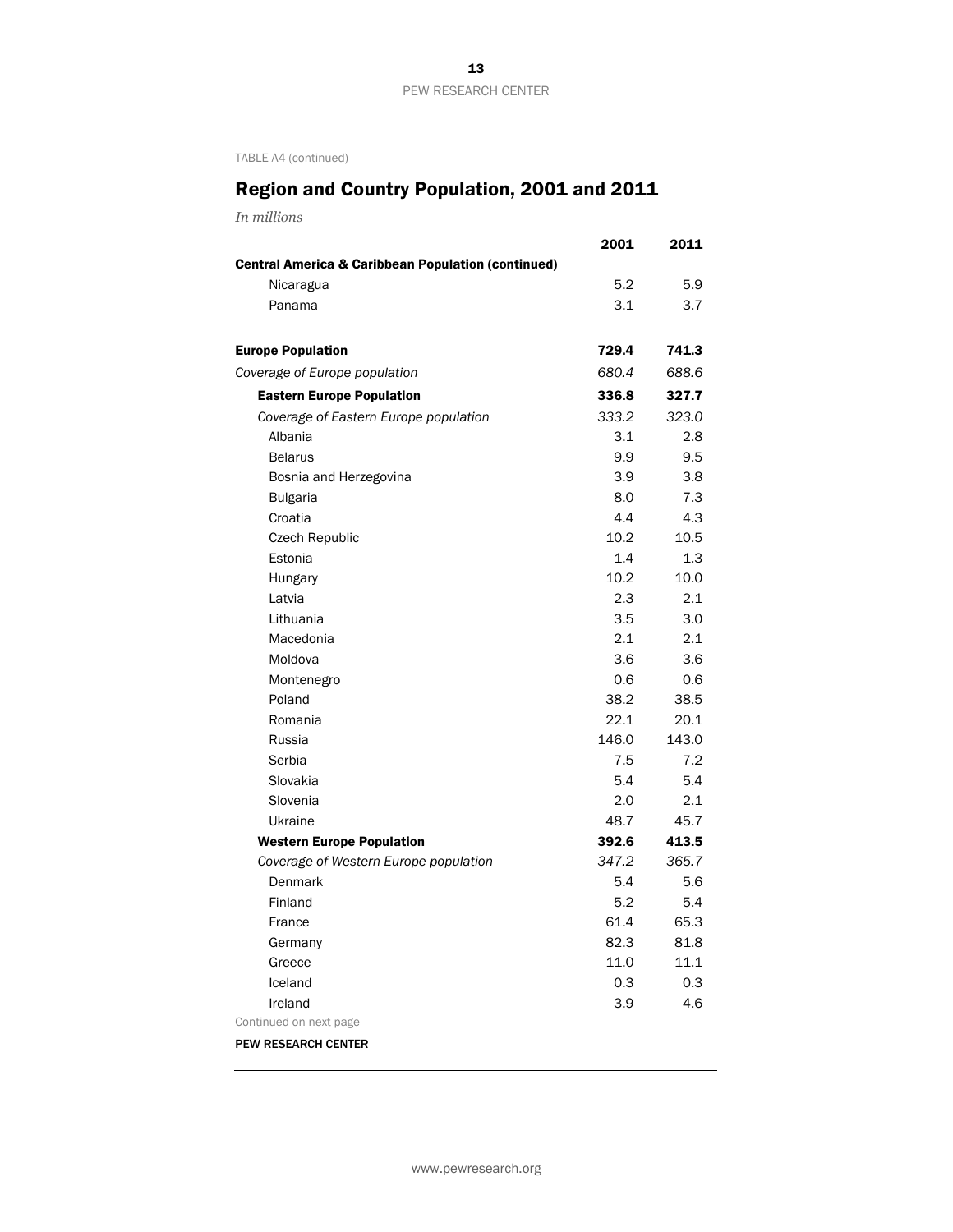TABLE A4 (continued)

### Region and Country Population, 2001 and 2011

*In millions*

|                                              | 2001  | 2011  |
|----------------------------------------------|-------|-------|
| <b>Western Europe Population (continued)</b> |       |       |
| Italy                                        | 57.0  | 59.4  |
| Luxembourg                                   | 0.4   | 0.5   |
| Netherlands                                  | 16.0  | 16.7  |
| Norway                                       | 4.5   | 5.0   |
| Spain                                        | 40.8  | 46.7  |
| United Kingdom                               | 59.1  | 63.3  |
| <b>North America Population</b>              | 424.0 | 468.9 |
| Coverage of North America population         | 421.4 | 465.3 |
| Canada                                       | 31.1  | 34.3  |
| Mexico                                       | 105.3 | 119.4 |
| <b>United States</b>                         | 285.0 | 311.6 |
| <b>South America Population</b>              | 353.3 | 398.3 |
| Coverage of South America population         | 351.9 | 396.7 |
| Argentina                                    | 37.3  | 40.7  |
| <b>Bolivia</b>                               | 8.7   | 10.3  |
| <b>Brazil</b>                                | 177.0 | 196.9 |
| Chile                                        | 15.6  | 17.3  |
| Colombia                                     | 40.6  | 47.1  |
| Ecuador                                      | 12.8  | 15.2  |
| Paraguay                                     | 5.5   | 6.6   |
| Peru                                         | 26.4  | 29.6  |
| Uruguay                                      | 3.3   | 3.4   |
| Venezuela                                    | 24.9  | 29.5  |

Note: The coverage of a region's population is the total population of the countries shown and included in the analysis of this study. Population estimates are midyear figures. <sup>1</sup> China excludes Macao and Hong Kong.

Source: Global and regional population estimates are from United Nations, Population Division of the Department of Economic and Social Affairs, World Population Prospects: The 2012 Revision, [http://esa.un.org/unpd/wpp/Excel-Data/population.htm.](http://esa.un.org/unpd/wpp/Excel-Data/population.htm) Country population estimates are from the World Bank, World Development Indicators, except for Taiwan, which are from the International Monetary Fund, World Economic Outlook Database, October 2014.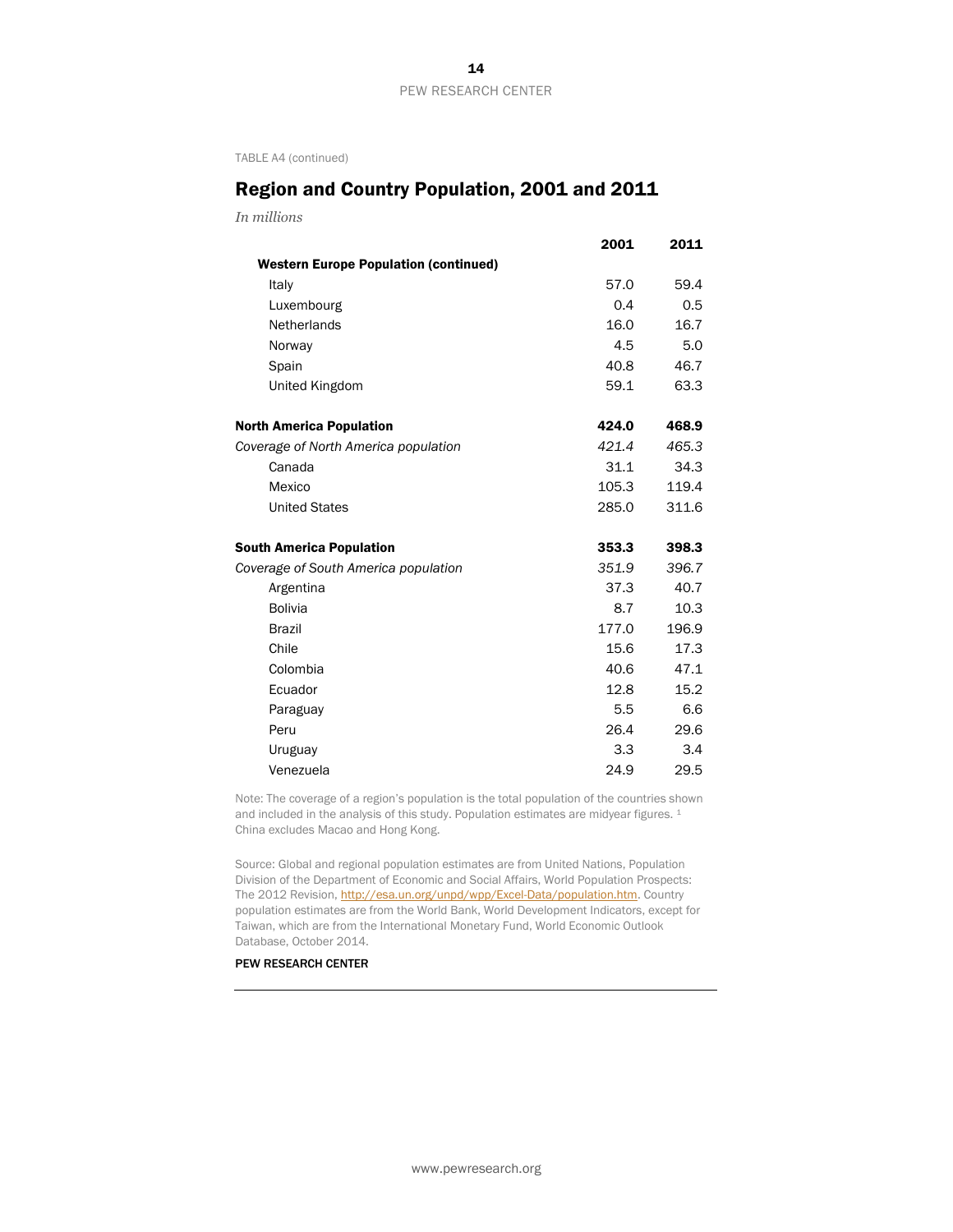### Description of Data Sources, by Country

|                          |                         | <b>Survey Years for Projections</b> |              | <b>Income or Consumption</b> |
|--------------------------|-------------------------|-------------------------------------|--------------|------------------------------|
| <b>Country</b>           | <b>Data Source</b>      | 2001<br>2002                        | 2011<br>2008 | <b>Data</b>                  |
| Albania                  | PovcalNet               |                                     |              | Consumption                  |
| Angola                   | PovcalNet               | 2000                                | 2008         | Consumption                  |
| Argentina                | PovcalNet               | 2001                                | 2010         | Income                       |
| Armenia                  | PovcalNet               | 2001                                | 2010         | Consumption                  |
| Australia                | Luxembourg Income Study | 2001                                | 2010         | Income                       |
| <b>Bangladesh</b>        | PovcalNet               | 2000                                | 2010         | Consumption                  |
| <b>Belarus</b>           | PovcalNet               | 2001                                | 2011         | Consumption                  |
| <b>Bhutan</b>            | PovcalNet               | 2003                                | 2012         | Consumption                  |
| <b>Bolivia</b>           | PovcalNet               | 2001                                | 2008         | Income                       |
| Bosnia and Herzegovina   | PovcalNet               | 2001                                | 2007         | Consumption                  |
| <b>Brazil</b>            | PovcalNet               | 2001                                | 2009         | Income                       |
| <b>Bulgaria</b>          | PovcalNet               | 2001                                | 2007         | Consumption                  |
| <b>Burkina Faso</b>      | PovcalNet               | 2003                                | 2009         | Consumption                  |
| <b>Burundi</b>           | PovcalNet               | 1998                                | 2006         | Consumption                  |
| Cambodia                 | PovcalNet               | 1994, 2004                          | 2009         | Consumption                  |
| Cameroon                 | PovcalNet               | 2001                                | 2007         | Consumption                  |
| Canada                   | Luxembourg Income Study | 2000                                | 2010         | Income                       |
| Central African Republic | PovcalNet               | 2003                                | 2008         | Consumption                  |
| Chile                    | PovcalNet               | 2000                                | 2009         | Income                       |
| China                    | PovcalNet               | 1999                                | 2010         | Consumption                  |
| Colombia                 | PovcalNet               | 2001                                | 2010         | Income                       |
| Costa Rica               | PovcalNet               | 2001                                | 2009         | Income                       |
| Côte d'Ivoire            | PovcalNet               | 2002                                | 2008         | Consumption                  |
| Croatia                  | PovcalNet               | 2001                                | 2008         | Consumption                  |
| Czech Republic           | Luxembourg Income Study | 2002                                | 2010         | Income                       |
| Denmark                  | Luxembourg Income Study | 2000                                | 2010         | Income                       |
| Dominican Republic       | PovcalNet               | 2001                                | 2010         | Income                       |
| Ecuador                  | PovcalNet               | 2000                                | 2010         | Income                       |
| Egypt                    | PovcalNet               | 1999                                | 2008         | Consumption                  |
| El Salvador              | PovcalNet               | 2001                                | 2009         | Income                       |
| Estonia                  | Luxembourg Income Study | 2000                                | 2010         | Income                       |
| Ethiopia                 | PovcalNet               | 1999                                | 2010         | Consumption                  |
| Fiji                     | PovcalNet               | 2002                                | 2008         | Consumption                  |
| Finland                  | Luxembourg Income Study | 2000                                | 2010         | Income                       |
| France                   | Luxembourg Income Study | 2000                                | 2010         | Income                       |
| Georgia                  | PovcalNet               | 2001                                | 2010         | Consumption                  |
| Germany                  | Luxembourg Income Study | 2000                                | 2010         | Income                       |
| Ghana                    | PovcalNet               | 1998, 2005                          | 2005         | Consumption                  |

Continued on next page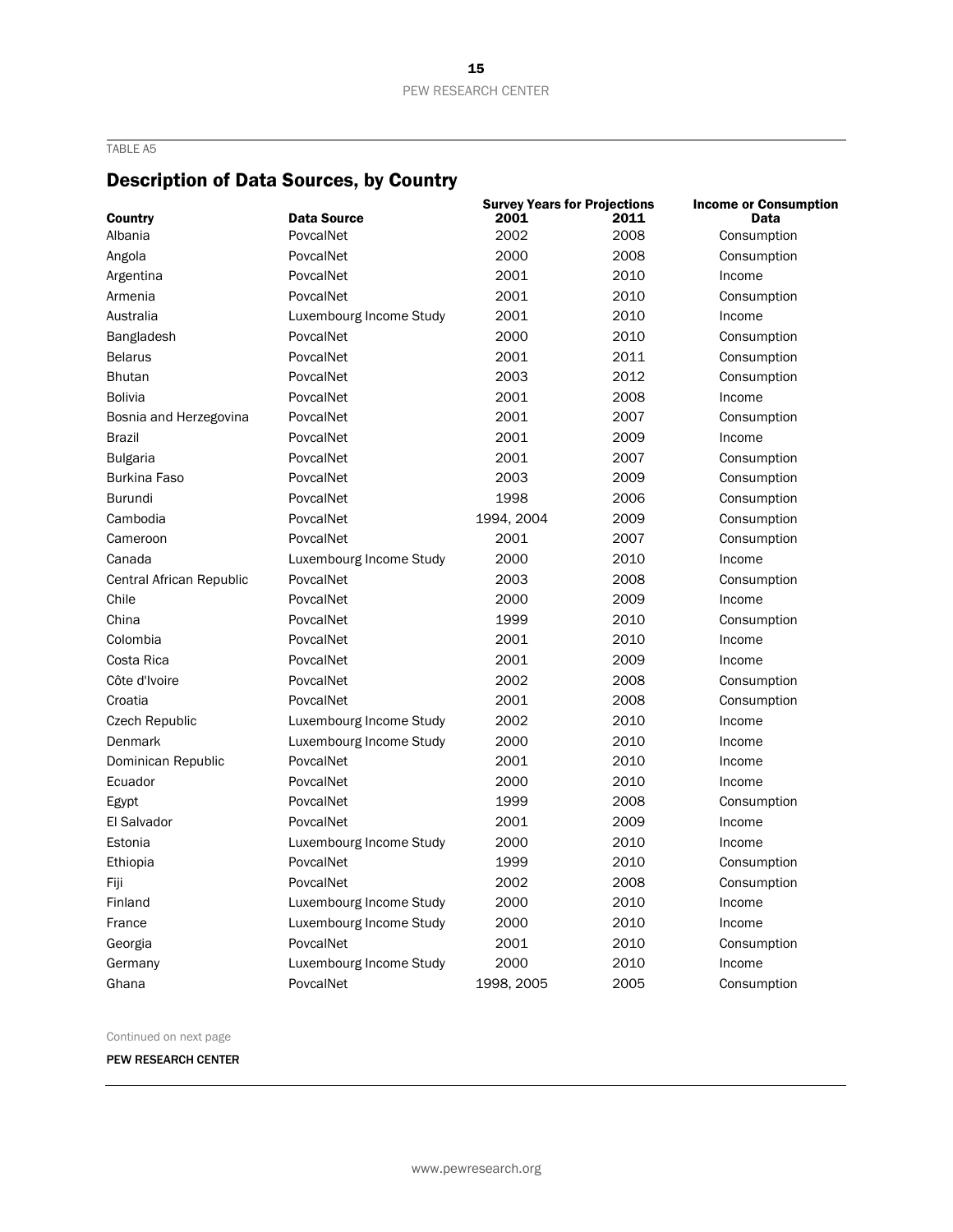TABLE A5 (continued)

## Description of Data Sources, by Country

| Country       | <b>Data Source</b>      | <b>Survey Years for Projections</b><br>2001<br>2011 |      | <b>Income or Consumption</b><br><b>Data</b> |  |
|---------------|-------------------------|-----------------------------------------------------|------|---------------------------------------------|--|
| Greece        | Luxembourg Income Study | 2000                                                | 2010 | Income                                      |  |
| Guatemala     | PovcalNet               | 2000                                                | 2006 | Income                                      |  |
| Guinea        | PovcalNet               | 2003                                                | 2007 | Consumption                                 |  |
| Honduras      | PovcalNet               | 2001                                                | 2009 | Income                                      |  |
| Hungary       | PovcalNet               | 2001                                                | 2011 | Consumption, 2001<br>Income, 2011           |  |
| Iceland       | Luxembourg Income Study | 2004                                                | 2010 | Income                                      |  |
| India         | PovcalNet               | 1993, 2004                                          | 2009 | Consumption                                 |  |
| Indonesia     | PovcalNet               | 1999                                                | 2010 | Consumption                                 |  |
| Iran          | PovcalNet               | 1998                                                | 2005 | Consumption                                 |  |
| Ireland       | Luxembourg Income Study | 2000                                                | 2010 | Income                                      |  |
| <b>Israel</b> | Luxembourg Income Study | 2001                                                | 2010 | Income                                      |  |
| Italy         | Luxembourg Income Study | 2000                                                | 2010 | Income                                      |  |
| Jordan        | PovcalNet               | 2002                                                | 2010 | Consumption                                 |  |
| Kazakhstan    | PovcalNet               | 2001                                                | 2010 | Consumption                                 |  |
| Kenya         | PovcalNet               | 1997, 2005                                          | 2005 | Consumption                                 |  |
| Kyrgyzstan    | PovcalNet               | 2002                                                | 2011 | Consumption                                 |  |
| Laos          | PovcalNet               | 2002                                                | 2012 | Consumption                                 |  |
| Latvia        | PovcalNet               | 2002                                                | 2011 | Consumption                                 |  |
| Lithuania     | PovcalNet               | 2001                                                | 2008 | Consumption                                 |  |
| Luxembourg    | Luxembourg Income Study | 2000                                                | 2010 | Income                                      |  |
| Macedonia     | PovcalNet               | 2000                                                | 2010 | Consumption                                 |  |
| Madagascar    | PovcalNet               | 2001                                                | 2010 | Consumption                                 |  |
| Malawi        | PovcalNet               | 1997, 2004                                          | 2010 | Consumption                                 |  |
| Malaysia      | PovcalNet               | 1997, 2004                                          | 2009 | Income                                      |  |
| Mali          | PovcalNet               | 2001                                                | 2010 | Consumption                                 |  |
| Mauritania    | PovcalNet               | 2000                                                | 2008 | Consumption                                 |  |
| Mexico        | PovcalNet               | 2000                                                | 2010 | Consumption                                 |  |
| Moldova       | PovcalNet               | 2001                                                | 2010 | Consumption                                 |  |
| Montenegro    | PovcalNet               | 2005                                                | 2010 | Consumption                                 |  |
| Morocco       | PovcalNet               | 2000                                                | 2007 | Consumption                                 |  |
| Mozambique    | PovcalNet               | 2002                                                | 2008 | Consumption                                 |  |
| Nepal         | PovcalNet               | 2003                                                | 2010 | Consumption                                 |  |
| Netherlands   | Luxembourg Income Study | 1999                                                | 2010 | Income                                      |  |
| Nicaragua     | PovcalNet               | 2001                                                | 2005 | Consumption                                 |  |
| Niger         | PovcalNet               | 1994, 2005                                          | 2007 | Consumption                                 |  |
| Nigeria       | PovcalNet               | 2003                                                | 2011 | Consumption                                 |  |
| Norway        | Luxembourg Income Study | 2000                                                | 2010 | Income                                      |  |

Continued on next page